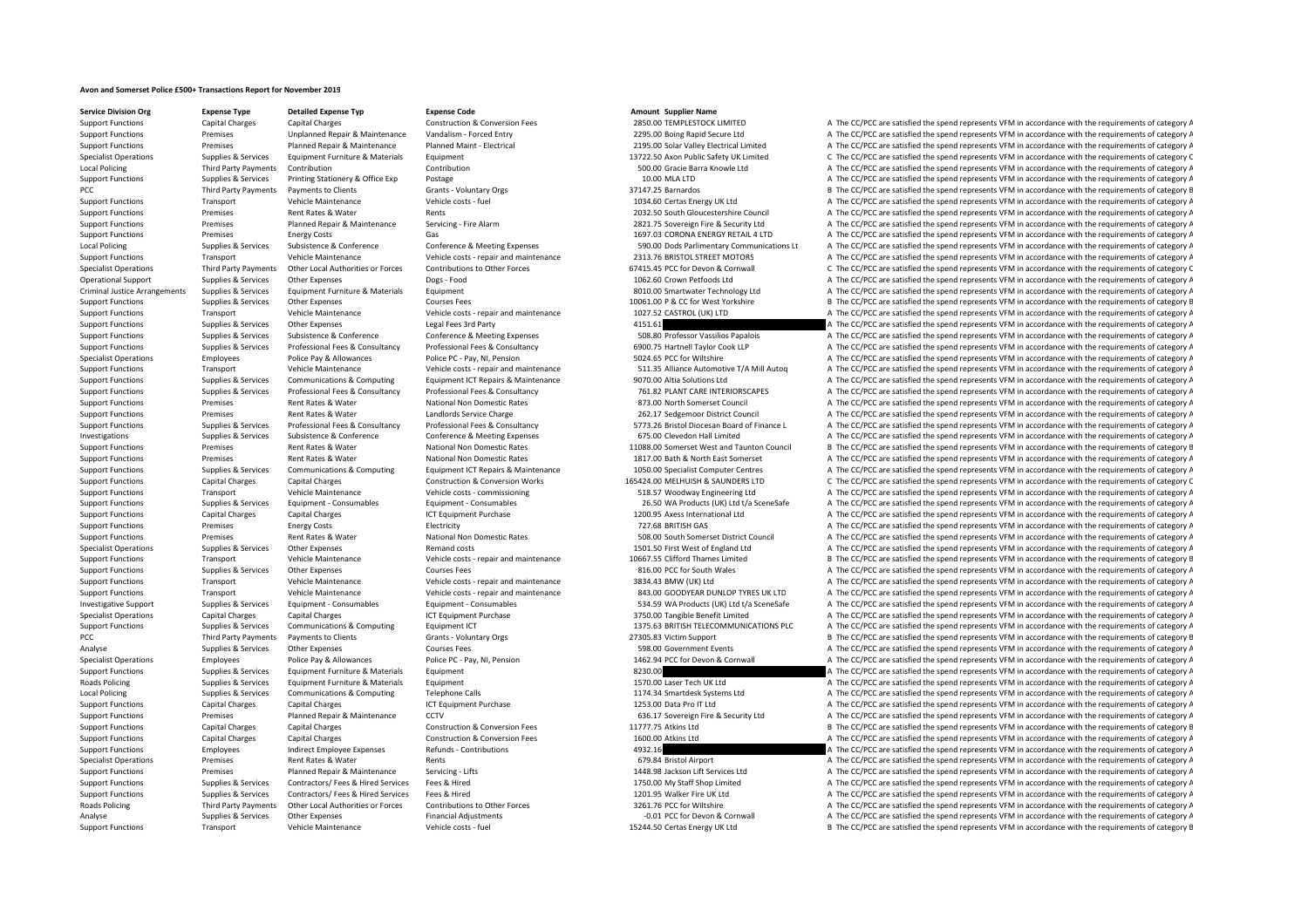Specialist Operations Premises Rent Rates & Water National Non Domestic Rates 1191.00 North Somerset Council A The CC/PCC are satisfied the spend represents VFM in accordance with the requirements of category A Support Functions Transport Vehicle Maintenance Vehicle costs ‐ repair and maintenance 898.31 Tallis Amos Group Ltd A The CC/PCC are satisfied the spend represents VFM in accordance with the requirements of category A The Support Functions Transport Vehicle Maintenance Vehicle costs ‐ repair and maintenance and and the and Maintenance and the Support A The CC/PCC are satisfied the spend represents VFM in accordance with the requirements of Support Functions Transport Vehicle Maintenance Vehicle costs ‐ repair and maintenance 1298.58 SJ Cook & Sons Ltd A The CC/PCC are satisfied the spend represents VFM in accordance with the requirements of category A Specialist Operations Supplies & Services Other Expenses Courses Fees Courses Fees 1506.00 College of Policing Ltd A The CC/PCC are satisfied the spend represents VFM in accordance with the requirements of category A Investigative Support Supplies & Services Capital Charges Forensic Science Services 1000.50 Key Forensic Services Ltd A The CC/PCC are satisfied the spend represents VFM in accordance with the requirements of category A Support Functions Employees Indirect Employee Expenses Advertising for Staff 1802.64 Hays Specialist Recruitment Ltd A The CC/PCC are satisfied the spend represents VFM in accordance with the requirements of category A Specialist Operations Supplies & Services Other Expenses Licences & Orders Licences A Orders Communications A The CONSTRESS Communications of category A The CONSTRESS ARE INCORTATION A The CONSTRESS ARE ORDER CONSTRESS AND Support Functions Supplies & Services Communications & Computing Equipment ICT 1410.50 Telefonica UK Limited A The CC/PCC are satisfied the spend represents VFM in accordance with the requirements of category A Support Functions Transport Vehicle Maintenance Vehicle costs - fuel S215.30 Certas Energy UK Ltd A The CC/PCC are satisfied the spend represents VFM in accordance with the requirements of category A Specialist Operations Third Party Payments Other Local Authorities or Forces Contributions to Other Forces 18423.15 PCC for Wiltshire B The CC/PCC are satisfied the spend represents VFM in accordance with the requirements Specialist Operations Premises Rent Rates & Water Rents Rents Rents Rent Rent Rates Rent Rents Rent Rents Rent Rents Rent Rent Rents Rent Rents A The CC/PCC are satisfied the spend represents VFM in accordance with the req Analyse Employees Police Staff Pay & Allowances Staffing Agency Staff Pay Analyse Stategory A The CC/PCC are satisfied the spend represents VFM in accordance with the requirements of category A The CC/PCC are satisfied the Support Functions Supplies A The Supplies Costs A The CO/PCC are satisfied the Services 2000.<br>A The CC/PCC are satisfied the spend represents VFM in accordance with the requirements of category A Support Functions Supplies & Services Equipment Furniture & Materials Equipment 1600.00 Cardiac Science Holdings (UK) Ltd A The CC/PCC are satisfied the spend represents VFM in accordance with the requirements of category Support Functions Supplies & Services Other Expenses Legal Costs & Services Costs & Services Category A The CC/PCC are satisfied the spend represents VFM in accordance with the requirements of category A Legal Costs & Serv A The CC/PCC are satisfied the spend represents VFM in accordance with the requirements of category A Specialist Operations Supplies & Services Communications & Computing Telephone Calls 717.62 Vodafone Ltd A The CC/PCC are satisfied the spend represents VFM in accordance with the requirements of category A Support Functions Transport Vehicle Maintenance Vehicle costs - licences S410.00 Corporate Support HQ Imprest A The CC/PCC are satisfied the spend represents VFM in accordance with the requirements of category A Investigative Support Capital Charges Capital Charges ICT Equipment Purchase ICT Equipment Purchase 934.75 Tangible Benefit Limited A The CC/PCC are satisfied the spend represents VFM in accordance with the requirements of Analyse Supplies & Services Other Expenses Financial Adjustments Financial Adjustments and the Service of the COMING CONVILISHIRE A The CC/PCC are satisfied the spend represents VFM in accordance with the requirements of c Roads Policing Third Party Payments Contribution Contribution 19616.00 Avon & Somerset Police Community Tr B The CC/PCC are satisfied the spend represents VFM in accordance with the requirements of category B Specialist Operations Supplies & Services Communications & Computing Telephone Calls 1352.33 Telefonica UK Limited A The CC/PCC are satisfied the spend represents VFM in accordance with the requirements of category A Investigative Support Supplies & Services Capital Charges Forensic Science Services Forensic Science Services A The CC/PCC are satisfied the spend represents VFM in accordance with the requirements of category A The CC/PCC Support Functions Supplies & Services Printing Stationery & Office Exp Postage 2013 and 2013 a The CC/PCC are satisfied the spend represents VFM in accordance with the requirements of category A Support Functions Premises Unplanned Repair & Maintenance Asbestos - General 1480.00 G & L Consultancy Ltd A The CC/PCC are satisfied the spend represents VFM in accordance with the requirements of category A The Crime of Support Functions Capital Charges Capital Charges Vehicles Purchase 19473.63 BMW (UK) Ltd B The CC/PCC are satisfied the spend represents VFM in accordance with the requirements of category B Support Functions Premises Rent Rates & Water National Non Domestic Rates 859.00 North Somerset Council A The CC/PCC are satisfied the spend represents VFM in accordance with the requirements of category A Support Functions Supplies & Services Printing Stationery & Office Exp Postage Protage 964.00 SCANNA MSC LTD A The CC/PCC are satisfied the spend represents VFM in accordance with the requirements of category A Specialist Operations Supplies & Services Subsistence Subsistence Subsistence Subsistence Subsistence Subsistence Subsistence Subsistence Subsistence Subsistence Subsistence Subsistence Subsistence Subsistence Subsistence PCC Third Party Payments Payments to Clients Grants - Voluntary Orgs S925.00 THE BRANDON TRUST A The CC/PCC are satisfied the spend represents VFM in accordance with the requirements of category A Grants Crategory Advertis Roads Policing Employees Indirect Employee Expenses Advertising for Staff 1802.64 Hays Specialist Recruitment Ltd A The CC/PCC are satisfied the spend represents VFM in accordance with the requirements of category A Supplies & Services Communications & Computing Communications & Computing Foujoment ICT Repairs & Maintenance 660.00 Sonic Communications (INTI Itd A The CC/PCC are satisfied the spend represents VFM in accordance with the Specialist Operations Employees Police Overtime Police PC - Overtime, Rest Day 1634.49 PCC for Wiltshire A The CC/PCC are satisfied the spend represents VFM in accordance with the requirements of category A Support Functions Supplies & Services Communications & Computing Faultoment ICT 1492.00 Telefonica UK Limited A The CC/PCC are satisfied the spend represents VFM in accordance with the requirements of category A Criminal Justice Arrangements Supplies & Services Catering Catering Catering Catering Catering Catering Catering Catering Catering Catering Catering Catering Category A The CC/PCC are satisfied the spend represents VFM in Supplies & Services Equipment Furniture & Materials Equipment Repairs & Maintenance 10800.00 Process Evolution Limited B The CC/PCC are satisfied the spend represents VFM in accordance with the requirements of category E Support Functions Supplies & Sonices Other Expenses Courses Fees 956.00 Hands Free Computing Ltd A The CC/PCC are satisfied the spend represents VFM in accordance with the requirements of category A The CC/PCC are satisfie Roads Policing Employees Indirect Employee Expenses Advertising for Staff 1868.34 Hays Specialist Recruitment Ltd A The CC/PCC are satisfied the spend represents VFM in accordance with the requirements of category A The Cr Specialist Operations Premises Energy Costs Electricity Electricity Electricity Electricity 5824.75 EDF ENERGY 1 LIMITED A The CC/PCC are satisfied the spend represents VFM in accordance with the requirements of category A Support Functions Premises Rent Rates & Water Water Charges/Sewerages Sames A The CC/PCC are satisfied the spend represents VFM in accordance with the requirements of category A Support Functions Premises Rent Rates & Water Water Charges/Sewerages 2560.26 Water2Business A The CC/PCC are satisfied the spend represents VFM in accordance with the requirements of category A Operational Support Supplies & Services Equipment Furniture & Materials Equipment Furniture & Materials Equipment 1164.60 Ecosystem Ltd A The CC/PCC are satisfied the spend represents VFM in accordance with the requirement Specialist Operations Supplies & Services Professional Fees & Consultancy Professional Fees & Consultancy Professional Fees & Consultancy Professional Fees & Consultancy Professional Fees & Consultancy Professional Fees & Support Functions Capital Charges Capital Charges Construction & Conversion Fees 907.20 BJP Consulting Group Ltd A The CC/PCC are satisfied the spend represents VFM in accordance with the requirements of category A Support Functions Premises Energy Costs Gas Gas Gas and the Support ETAIL 4 LTD A The CC/PCC are satisfied the spend represents VFM in accordance with the requirements of category A Analyse Supplies & Services Other Expenses Financial Adjustments Financial Adjustments **Financial Adjustments Financial Adjustments Financial Adjustments Financial Adjustments Financial Adjustments Financial Adju** Support Functions Supplies & Services Equipment Furniture & Materials Equipment 4832.00 CJP Property Maintenance A The CC/PCC are satisfied the spend represents VFM in accordance with the requirements of category A Support Functions Premises Cleaning & Domestic Supplies Cleaning Charges Cleaning Charges Cleaning Charges Cleaning Charges Cleaning Charges Functions and the CC/PCC are satisfied the spend represents VFM in accordance wit A The CC/PCC are satisfied the spend represents VFM in accordance with the requirements of category A Support Functions Supplies & Services Other Expenses Legal Fees 3rd Party Legal Fees 3rd Party Care Legal Fees Legal Fees Stategory A The CC/PCC are satisfied the spend represents VFM in accordance with the requirements of Investigations Supplies & Services Other Expenses Courses Fees Courses Fees 1197.00 Primary Care Commissioning CIC A The CC/PCC are satisfied the spend represents VFM in accordance with the requirements of category A Roads Policing Employees Indirect Employee Expenses Advertising for Staff 1810.74 Hays Specialist Recruitment Ltd A The CC/PCC are satisfied the spend represents VFM in accordance with the requirements of category A Investigations Supplies & Services Professional Fees & Consultancy Professional Fees & Consultancy Professional Fees & Consultancy A The CODO M‐gate Ltd A The CC/PCC are satisfied the spend represents VFM in accordance wit PCC Supplies & Services Other Expenses Cost Of Appeals Cost Of Appeals 3291.65 A The CC/PCC are satisfied the spend represents VFM in accordance with the requirements of category A Specialist Operations Supplies & Services Contractors/ Fees & Hired Services Fees & Hired 19.50 Services 19.50 B The CC/PCC are satisfied the spend represents VFM in accordance with the requirements of category E PCC The Supplies & Services Contractors/ Fees & Hired Services Fees & Hired 1161.60 A The CC/PCC are satisfied the spend represents VFM in accordance with the requirements of category A Specialist Operations Transport Vehicle Maintenance Vehicle costs ‐ repair and maintenance 284.98 B The CC/PCC are satisfied the spend represents VFM in accordance with the requirements of category B Investigative Support Supplies & Services Communications & Computing Equipment ICT Repairs & Maintenance and A 355.00 EMC Computer Systems (UK) Limited A The CC/PCC are satisfied the spend represents VFM in accordance with A The CC/PCC are satisfied the spend represents VFM in accordance with the requirements of category A Investigative Support Supplies & Services Other Expenses Remand costs 845.00 WA Products 845.00 WA Products (UK) Ltd t/a SceneSafe A The CC/PCC are satisfied the spend represents VFM in accordance with the requirements of Criminal Justice Arrangements Supplies & Services Other Expenses Maintenance of dogs/cats Maintenance of dogs/cats 511.59 A The CC/PCC are satisfied the spend represents VFM in accordance with the requirements of category Support Functions Supplies & Services Equipment Furniture & Materials Equipment 593.12 Alford Technologies Limited A The CC/PCC are satisfied the spend represents VFM in accordance with the requirements of category A Investigative Support Supplies & Services Capital Charges Forensic Science Services Forensic Science Services And Data and Data and Data and Data and Data and the CC/PCC are satisfied the spend represents VFM in accordance Support Functions Transport Vehicle Maintenance Vehicle costs ‐ repair and maintenance 546.87 Kawasaki Motors Europe NV A The CC/PCC are satisfied the spend represents VFM in accordance with the requirements of category A Support Functions Premises Rent Rates & Water Water Charges/Sewerages 2024.76 Water2Business A The CC/PCC are satisfied the spend represents VFM in accordance with the requirements of category A Support Functions Supplies & Services Equipment Furniture & Materials Equipment Bunderials Equipment and A The CC/PCC are satisfied the spend represents VFM in accordance with the requirements of category A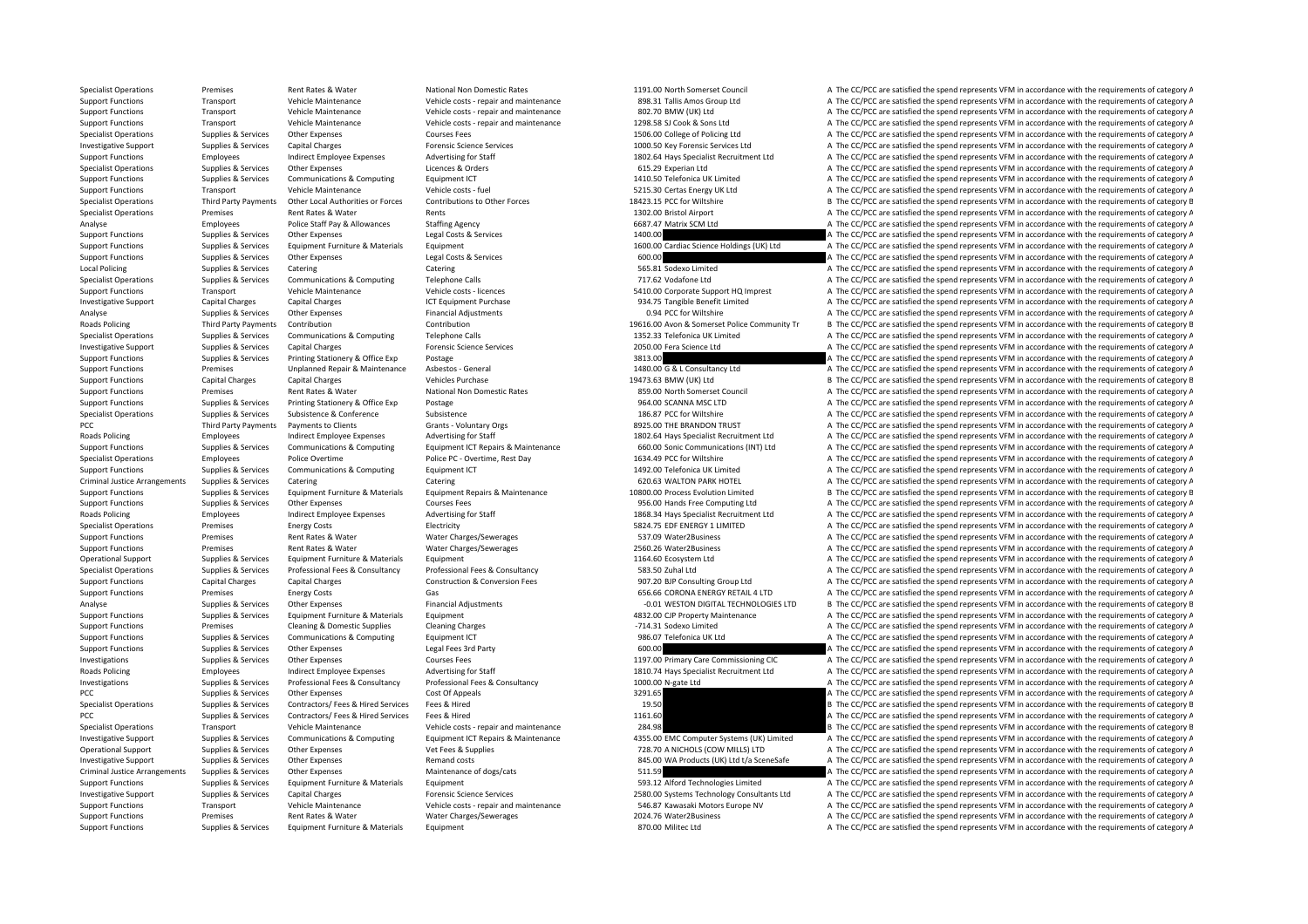PCC PCC are satisfied the spend represents VFM in accordance with the requirements of category A The CC/PCC are satisfied the spend represents VFM in accordance with the requirements of category A

Support Functions Supplies & Services Communications & Computing Equipment ICT 1486.00 Telefonica UK Limited A The CC/PCC are satisfied the spend represents VFM in accordance with the requirements of category A Analyse Employees Police Staff Pay & Allowances Staffing Agency Staff Pay Agency 12990.44 Matrix SCM Ltd B The CC/PCC are satisfied the spend represents VFM in accordance with the requirements of category E<br>Supplies Agency Support Functions Supplies & Services Equipment Furniture & Materials Equipment Equipment Equipment Punctions<br>Criminal Justice Arrangements Supplies & Services Subsistence & Conference Conference Conference & Meeting Excen Criminal Justice Arrangements Supplies & Services Subsistence & Conference Conference Conference Conference Conference Conference Conference Conference Conference Conference Conference Conference Conference Conference Conf Specialist Operations Supplies & Services Foulyment Furniture & Materials Foulyment 7837.00 A The CC/PCC are satisfied the spend represents VFM in accordance with the requirements of category A Criminal Justice Arrangements Supplies & Services Equipment Furniture & Materials Equipment 1636.84 Primetake Ltd A The CC/PCC are satisfied the spend represents VFM in accordance with the requirements of category A Roads Policing Premises Rent Rates & Water National Non Domestic Rates 3125.00 NORTH SOMERSET COUNCIL A The CC/PCC are satisfied the spend represents VFM in accordance with the requirements of category A Support Functions Supplies & Services Other Expenses Courses Fees Courses Fees 718.00 Hands Free Computing Ltd A The CC/PCC are satisfied the spend represents VFM in accordance with the requirements of category A The Crite Support Functions Supplies & Services Other Expenses Legal Costs & Services Legal Costs & Services Process Costs are content of category A The CC/PCC are satisfied the spend represents VFM in accordance with the requiremen Operational Support Premises Planned Repair & Maintenance Planned Maint - Electrical 4928.56 DRA Maintenance Ltd A The CC/PCC are satisfied the spend represents VFM in accordance with the requirements of category A Roads Policing Supplies & Services Printing Stationery & Office Exp Postage Prostage 2012 Printing Stationery A The CC/PCC are satisfied the spend represents VFM in accordance with the requirements of category A The CC/PC Employees Police Pay & Allowances Police Sergeant - Pay, NI, Pension 5983.40 PCC for Wiltshire A The CC/PCC are satisfied the spend represents VFM in accordance with the requirements of category A Dealing with the Public Supplies & Services Airwave Airwave Airwave Airwave Airwave Airwave Airwave Airwave Airwave Airwave Airwave Airwave Airwave Services Airwave Airwave Airwave 98705.95 AIRWAVE SOLUTIONS LTD C The CC/P A The CC/PCC are satisfied the spend represents VFM in accordance with the requirements of category A Support Functions Supplies & Services Other Expenses Legal Costs & Services Legal Costs & Services Legal Costs & Services 1860.00 A The CC/PCC are satisfied the spend represents VFM in accordance with the requirements of c Specialist Operations Supplies & Services Communications & Computing Telephone Calls Telephone Calls 1377.25 Telefonica UK Limited A The CC/PCC are satisfied the spend represents VFM in accordance with the requirements of C The CC/PCC are satisfied the spend represents VFM in accordance with the requirements of category C Specialist Operations Employees Police Pay & Allowances Police Chief Inspector - Pay, NI, Pension, HA 7352.82 PCC for Gloucestershire A The CC/PCC are satisfied the spend represents VFM in accordance with the requirements Support Functions Capital Charges Capital Charges Construction & Conversion Works 6495.00 Solar Valley Electrical Limited A The CC/PCC are satisfied the spend represents VFM in accordance with the requirements of category Specialist Operations Supplies & Services Subsistence & Conference Conference Conference & Meeting Expenses 120.00 Bristol Indoor Bowling Club A The CC/PCC are satisfied the spend represents VFM in accordance with the requ Support Functions Supplies & Services Clothing Uniforms & Laundry Clothing & Uniforms - Issues and the Magnetic Magnetic of the Magnetic Property of the CONNOC Case at the CONNOC ATT A The CONNOC ATT A The CONNOC are satis Support Functions Supplies & Services Grants & Subscriptions Subscriptions Subscriptions Subscriptions Subscriptions Subscriptions Subscriptions and the spend represents VFM in accordance with the requirements of category Support Functions Third Party Payments Contribution Contribution Contribution Contribution Contribution Contribution Contribution Contribution and the SEC/POLICE FEDERATION A The CC/PCC are satisfied the spend represents V Support Functions Premises Cleaning & Domestic Supplies Cleaning Charges Cleaning Charges 13828.90 Sodexo Limited B The CC/PCC are satisfied the spend represents VFM in accordance with the requirements of category E Support Functions Transport Vehicle Maintenance Vehicle costs – fuel 10309.03 Certas Energy UK Ltd B The CC/PCC are satisfied the spend represents VFM in accordance with the requirements of category B Specialist Operations Capital Charges Capital Charges Capital Charges ICT Equipment Purchase ICT Equipment Purchase 72645.00 Reveal Media Ltd C The CC/PCC are satisfied the spend represents VFM in accordance with the requi Support Functions Transport Vehicle Allowances Travel fares Travel fares 210.74 Corporate Support HQ Imprest A The CC/PCC are satisfied the spend represents VFM in accordance with the requirements of category A Specialist Operations Supplies & Services Other Expenses Courses Fees Courses Fees 2523.00 College of Policing Ltd A The CC/PCC are satisfied the spend represents VFM in accordance with the requirements of category A Support Functions Supplies & Services Equipment Furniture & Materials Equipment 1308.00 HC SLINGSBY PLC A The CC/PCC are satisfied the spend represents VFM in accordance with the requirements of category A Local Policing Supplies & Services Subsistence Subsistence Subsistence Subsistence Subsistence Subsistence Subsistence Subsistence Subsistence 353.97 A The CC/PCC are satisfied the spend represents VFM in accordance with t Support Functions Supplies & Services Communications & Computing Equipment ICT 1930.00 Telefonica UK Limited A The CC/PCC are satisfied the spend represents VFM in accordance with the requirements of category A Specialist Operations Supplies & Services Other Expenses Legal Costs & Services 750.00 The COVEC are satisfied the spend represents VFM in accordance with the requirements of category A Support Functions Transport Vehicle Maintenance Vehicle costs ‐ repair and maintenance 600.00 DRIVE VAUXHALL A The CC/PCC are satisfied the spend represents VFM in accordance with the requirements of category A Suppies & Services Professional Fees & Consultancy Professional Fees & Consultancy Professional Fees & Consultancy Professional Fees & Consultancy Professional Fees & Consultancy Professional Fees & Consultancy Professiona Supplies & Services Subsistence & Conference Conference Conference Conference Conference Conference Conference Conference Conference Conference Conference Conference Conference Conference Conference Supplies Facebook analo Support Functions Transport Vehicle Maintenance Vehicle costs ‐ repair and maintenance 595.62 BMW (UK) Ltd A The CC/PCC are satisfied the spend represents VFM in accordance with the requirements of category A Support Functions Capital Charges Capital Charges Vehicle Conversions Vehicle Conversions 8325.67 Ford Motor Company Limited B The CC/PCC are satisfied the spend represents VFM in accordance with the requirements of catego Support Functions Transport Vehicle Maintenance Vehicle costs – tyres and tubes 10600.00 GOODYEAR DUNLOP TYRES UK LTD B The CC/PCC are satisfied the spend represents VFM in accordance with the requirements of category B Support Functions Premises Planned Repair & Maintenance Planned Maint - Fence or Boundaries 1333.33 Screwfix Direct Ltd A The CC/PCC are satisfied the spend represents VFM in accordance with the requirements of category A Support Functions Premises Cleaning & Domestic Supplies Cleaning Charges Cleaning Charges Cleaning Charges Cleaning Charges Cleaning Charges -714.11 Sodexo Limited A The CC/PCC are satisfied the spend represents VFM in acc Support Functions Premises Unplanned Repair & Maintenance Vandalism • Forced Entry 1866.30 Boing Rapid Secure Ltd A The CC/PCC are satisfied the spend represents VFM in accordance with the requirements of category A The CC PCC Supplies & Services Printing Stationery & Office Exp Printing Printing Stategory A The CC/PCC are satisfied the spend represents VFM in accordance with the requirements of category A Support Functions Supplies & Services Communications & Computing Foulipment ICT Repairs & Maintenance 25478.20 CTI Data Solutions Itd B The CC/PCC are satisfied the spend represents VEM in accordance with the requirements Support Functions Premises Planned Repair & Maintenance Servicing - Fire Alarm 2821.75 Sovereign Fire & Security Ltd A The CC/PCC are satisfied the spend represents VFM in accordance with the requirements of category A Support Functions Employees Indirect Employee Expenses Refunds - Contributions 1553.76 1553.76 A The CC/PCC are satisfied the spend represents VFM in accordance with the requirements of category A Support Functions Supplies & Services Professional Fees & Consultancy Professional Fees & Consultancy Professional Fees & Consultancy Professional Fees & Consultancy Professional Fees & Consultancy Professional Fees & Cons Support Functions Supplies & Services Communications & Computing Equipment ICT examples and the Support A The CC/PCC are satisfied the spend represents VFM in accordance with the requirements of category A Support Functions Supplies & Services Other Expenses Legal Fees 3rd Party Legal Fees 3rd Party and the Service Charge and the Service Charge and the Service Charge and the Service Charge and the Service Charge and the Serv Support Functions Premises Rent Rates & Water Landlords Service Charge 1993.57 SOUTH SOMERSET DISTRICT COUNCIL A The CC/PCC are satisfied the spend represents VFM in accordance with the requirements of category A Support F Premises Planned Repair & Maintenance Servicing • Mechanical Plant 8269.67 Integral UK Ltd A The CC/PCC are satisfied the spend represents VFM in accordance with the requirements of category A Support Functions Third Party Payments Other Local Authorities or Forces Contributions to Other Forces 12169.83 PCC for Wiltshire B The CC/PCC are satisfied the spend represents VFM in accordance with the requirements of c PCC PEC Supplies & Services Other Expenses Legal Fees 3rd Party Legal Fees 3rd Party 2500.00 2500.00 A The CC/PCC are satisfied the spend represents VFM in accordance with the requirements of category A Support Functions Transport Vehicle Maintenance Vehicle costs ‐ repair and maintenance 883.36 BRISTOL STREET MOTORS A The CC/PCC are satisfied the spend represents VFM in accordance with the requirements of category A Local Policing Supplies & Services Professional Fees & Consultancy Professional Fees & Consultancy Professional Fees & Consultancy Professional Fees & Consultancy and the material Area and the COPCC are satisfied the spend Support Functions Supplies & Services Contractors/ Fees & Hired Services Fees & Hired 1702.75 Walker Fire UK Ltd A The CC/PCC are satisfied the spend represents VFM in accordance with the requirements of category A Support Functions Supplies & Services Other Expenses Legal Fees 3rd Party Legal Fees 3rd Party 4364.00 A The CC/PCC are satisfied the spend represents VFM in accordance with the requirements of category A Support Functions Supplies & Services Other Expenses Courses Fees Courses Fees 3789.00 The Strengths People Ltd A The CC/PCC are satisfied the spend represents VFM in accordance with the requirements of category A Operational Support Supplies & Services Other Expenses Vet Fees & Supplies Vet Fees & Supplies 1666.99 Quantock Veterinary Hospital Ltd A The CC/PCC are satisfied the spend represents VFM in accordance with the requirement Support Functions Supplies & Services Printing Stationery & Office Exp Postage Prostage 8.50 SBI Tac Pro Ltd Busines and A The CC/PCC are satisfied the spend represents VFM in accordance with the requirements of category A A The CC/PCC are satisfied the spend represents VFM in accordance with the requirements of category A Specialist Operations Supplies & Services Communications & Computing Telephone Calls The COM Dubbar 20156.23 BRITISH TELECOMMUNICATIONS PLC A The CC/PCC are satisfied the spend represents VFM in accordance with the require Criminal Justice Arrangements Supplies & Services Professional Fees & Consultancy Professional Fees & Consultancy Professional Fees & Consultancy Professional Fees & Consultancy Consultancy 2587.50 Hays Specialist Recruitm B The CC/PCC are satisfied the spend represents VFM in accordance with the requirements of category B Analyse Supplies & Services Other Expenses Financial Adjustments Financial Adjustments Financial Adjustments and the COME and the CC/PCC are satisfied the spend represents VFM in accordance with the requirements of categor Supplies & Services Communications & Computing Equipment ICT Repairs & Maintenance 1250.00 ABM Critical Solutions Limited A The CC/PCC are satisfied the spend represents VFM in accordance with the requirements of category Criminal Justice Arrangements Supplies & Services Professional Fees & Consultancy Professional Fees & Consultancy Professional Fees & Consultancy Professional Fees & Consultancy Professional Fees & Consultancy Professional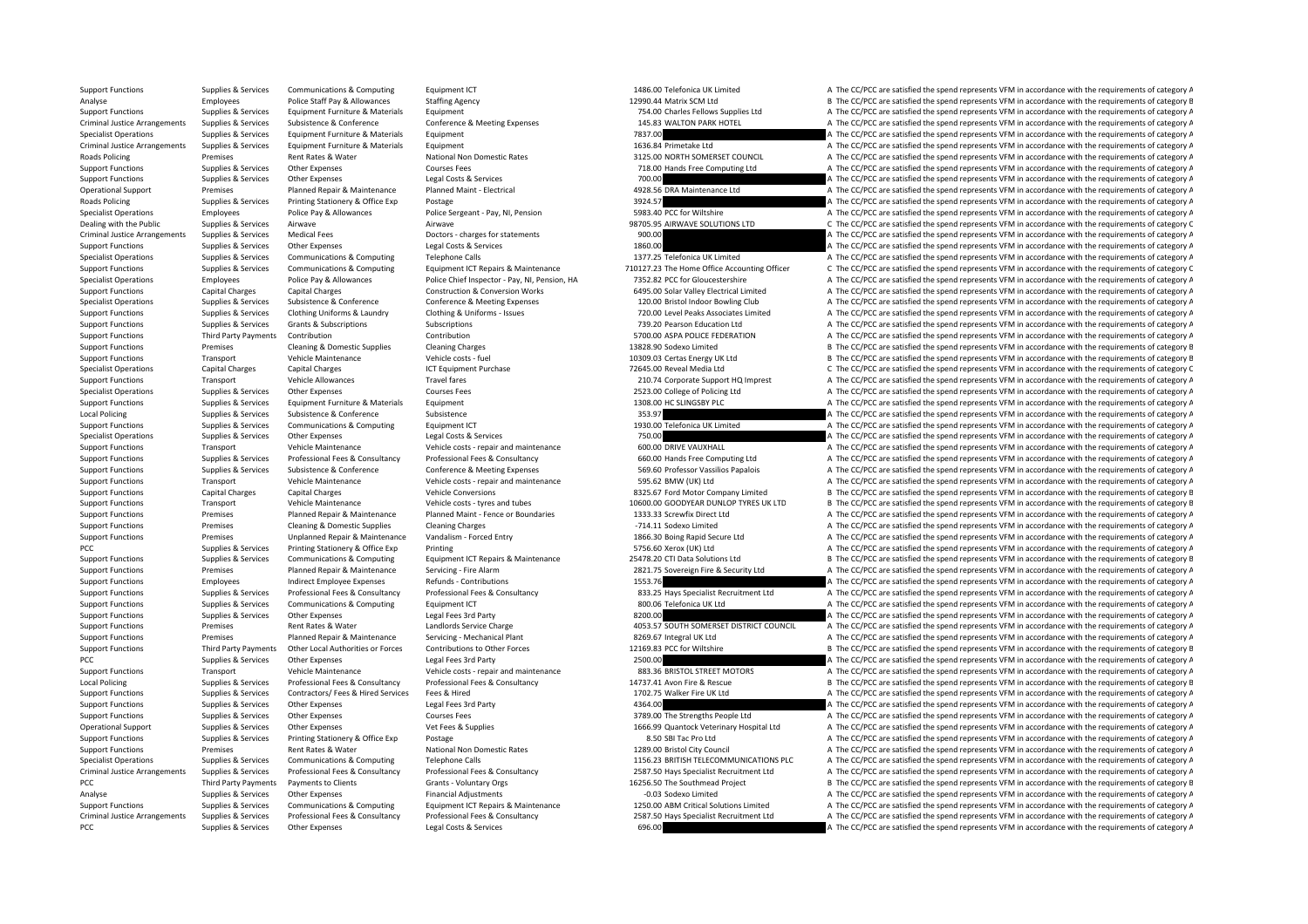Support Functions Premises Planned Repair & Maintenance Servicing - CCTV 5748.41 Sovereign Fire & Security Ltd A The CC/PCC are satisfied the spend represents VFM in accordance with the requirements of category A

Support Functions Supplies & Services Communications & Computing Equipment ICT Support The Services Conference<br>Supplies Supplies & Services Subsistence & Conference Accommodation A The CONS and Designe Limited A The CC/PCC Specialist Operations Supplies & Services Subsistence Subsistence (Conference Accommodation accommodation and a structure of accommodation and a structure of the SPCC are satisfied the spend represents VFM in accordance wi A The CC/PCC are satisfied the spend represents VFM in accordance with the requirements of category A Specialist Operations Supplies & Services Other Expenses Courses Fees Courses Fees 843.90 College of Policing Ltd A The CC/PCC are satisfied the spend represents VFM in accordance with the requirements of category A Support Functions Supplies & Services Printing Stationery & Office Exp Postage 787.00 787.00 A The CC/PCC are satisfied the spend represents VFM in accordance with the requirements of category A Roads Policing Supplies & Services Printing Stationery & Office Exp Postage 787.00 787.00 A The CC/PCC are satisfied the spend represents VFM in accordance with the requirements of category A Specialist Operations Supplies & Services Other Expenses Courses Fees Courses Fees 777.00 The Investigator A The CC/PCC are satisfied the spend represents VFM in accordance with the requirements of category A Support Functions Supplies & Services Other Expenses Legal Fees 3rd Party 3227.00 A The CC/PCC are satisfied the spend represents VFM in accordance with the requirements of category A Specialist Operations Supplies & Services Contractors/ Fees & Hired Services Fees & Hired 1100.00 Prevent plc 1100.00 Prevent plc A The CC/PCC are satisfied the spend represents VFM in accordance with the requirements of c Criminal Justice Arrangements Supplies & Services Other Expenses Services Remand costs Remand costs Remand costs Service A The CC/PCC are satisfied the spend represents VFM in accordance with the requirements of category A Investigations Transport Vehicle Hire Hired Vehicle Costs Hired Vehicle Costs 590.80 Scot Group Ltd A The CC/PCC are satisfied the spend represents VFM in accordance with the requirements of category A Roads Policing Supplies & Services Equipment Furniture & Materials Equipment Equipment Equipment Equipment Equipment Equipment and the CONSC are satisfied the spend represents VFM in accordance with the requirements of cat Support Functions Functions Charges Other Plant Charges Other Plant A The CC/PCC are satisfied the spend represents VFM in accordance with the requirements of category A Support Functions Transport Vehicle Maintenance Vehicle costs - repair and maintenance – -711.32 Bristol PartsPlus A The CC/PCC are satisfied the spend represents VFM in accordance with the requirements of category A PCC Third Party Payments Payments to Clients Grants - Voluntary Orgs Grants - Voluntary Orgs 4752.25 Somerset and Avon Rape and Sexual A The CC/PCC are satisfied the spend represents VFM in accordance with the requirements B The CC/PCC are satisfied the spend represents VFM in accordance with the requirements of category E PCC Third Party Payments Payments to Clients Grants - Voluntary Orgs 21244.34 Swan Advocacy Network B The CC/PCC are satisfied the spend represents VFM in accordance with the requirements of category E Support Functions Transport Vehicle Maintenance Vehicle Costs - repair and maintenance Vehicle Costs - repair and maintenance Vehicle Costs - repair and maintenance 714.04 Alliance Automotive T/A Mill Autoq A The CC/PCC ar Disused Third Party Payments hexternes to Clients Grants - Voluntary Orgs 37273.62 Sedgemoor District Council B The CC/PCC are satisfied the spend represents VFM in accordance with the requirements of category E Support Functions Supplies & Services Equipment Furniture & Materials Loose Furniture Loose Furniture 2058.00 BOF Group Ltd A The CC/PCC are satisfied the spend represents VFM in accordance with the requirements of categor Support Functions Transport Vehicle Maintenance Vehicle costs ‐ repair and maintenance 756.70 MICHELIN TYRE PLC A The CC/PCC are satisfied the spend represents VFM in accordance with the requirements of category A Support Functions Supplies & Services Other Expenses Legal Costs & Services Pupper and the COST of the COST of the COST of the Security of the requirements of category A Roads Policing Supplies & Services Equipment Furniture & Materials Equipment Operational Equipment Operational 1168.00 TURNKEY INSTRUMENTS LTD A The CC/PCC are satisfied the spend represents VFM in accordance with the requ Support Functions Premises Rent Rates & Water National Non Domestic Rates 822.00 South Gloucestershire A The CC/PCC are satisfied the spend represents VFM in accordance with the requirements of category A Support Functions Capital Charges Capital Charges Capital Charges Capital Charges Furniture Purchase Function Purchase 670.00 Office Installation (Bristol) Ltd A The CC/PCC are satisfied the spend represents VFM in accorda Disused Third Party Payments to Clients Grants - Voluntary Orgs 3000.00 SOMERSET COUNTY COUNCIL A The CC/PCC are satisfied the spend represents VFM in accordance with the requirements of category A Support Functions Supplies & Services Communications & Computing Equipment ICT 12651.05 Vodafone Ltd B The CC/PCC are satisfied the spend represents VFM in accordance with the requirements of category E Support Functions Supplies & Services Communications & Computing Equipment ICT 5530.92 Vodafone 5530.92 Vodafone A The CC/PCC are satisfied the spend represents VFM in accordance with the requirements of category A Support Functions Capital Charges Capital Charges Construction & Conversion Fees 2724.36 Ridge & Partners LLP A The CC/PCC are satisfied the spend represents VFM in accordance with the requirements of category A Specialist Operations Supplies & Services Catering Catering Catering Catering Catering Catering Catering Catering Catering Catering A The CC/PCC are satisfied the spend represents VFM in accordance with the requirements of Specialist Operations Employees Police Pay & Allowances Police Chief Inspector - Pay, NJ. Pension 6640.14 PCC for Wiltshire A The CC/PCC are satisfied the spend represents VEM in accordance with the requirements of categor Support Functions Premises Rent Rates & Water National Non Domestic Rates 11542.00 South Gloucestershire B The CC/PCC are satisfied the spend represents VFM in accordance with the requirements of category B Support Functions Supplies & Services Contractors/ Fees & Hired Services Fees & Hired 3042.50 My Staff Shop Limited A The CC/PCC are satisfied the spend represents VFM in accordance with the requirements of category A Support Functions Transport Vehicle Maintenance Vehicle costs ‐ repair and maintenance 1065.60 CASTROL (UK) LTD A The CC/PCC are satisfied the spend represents VFM in accordance with the requirements of category A Criminal Justice Arrangements Supplies & Services Other Expenses Maintenance of dogs/cats Maintenance of dogs/cats 688.05 A The CC/PCC are satisfied the spend represents VFM in accordance with the requirements of category Support Functions Supplies & Services Equipment Furniture & Materials Equipment Cleaning & Materials Bunderials A The CC/PCC are satisfied the spend represents VFM in accordance with the requirements of category A Specialist Operations Supplies & Services Subsistence & Conference Accommodation Accommodation Accommodation Accommodation A 3770.00 ABQ Leisure Ltd T/A Trouville Hotel A The CC/PCC are satisfied the spend represents VFM i Support Functions Supplies & Services Contractors/ Fees & Hired Services Fees & Hired Pees Fees & Hired 2000 My Staff Shop Limited A The CC/PCC are satisfied the spend represents VFM in accordance with the requirements of Specialist Operations Capital Charges Capital Charges ICT Equipment Purchase 86526.50 Capita Secure Information Solutions C The CC/PCC are satisfied the spend represents VFM in accordance with the requirements of category Support Functions Capital Charges Capital Charges Support Purchase ICT Equipment Purchase 3066.00 Data Pro IT Ltd A The CC/PCC are satisfied the spend represents VFM in accordance with the requirements of category A Investigative Support Supplies & Services Other Expenses Courses Fees Courses Fees 5550.00 LinkedIn Ireland Unlimited Company A The CC/PCC are satisfied the spend represents VFM in accordance with the requirements of categ Support Functions Premises Cleaning & Domestic Supplies Cleaning Charges Cleaning Charges Cleaning Charges Cleaning Charges Cleaning Charges Cleaning Charges and The CC/PCC are satisfied the spend represents VFM in accorda Support Functions Employees Indirect Employee Expenses Refunds - Contributions 2675.57 A The CC/PCC are satisfied the spend represents VFM in accordance with the requirements of category A Support Functions Premises Rent Rates & Water National Non Domestic Rates 896.00 Bristol City Council A The CC/PCC are satisfied the spend represents VFM in accordance with the requirements of category A Support Functions Transport Vehicle Workshops/Maintenance Vehicle Workshop 510.00 Calibration & Consultancy Services A The CC/PCC are satisfied the spend represents VFM in accordance with the requirements of category A Specialist Operations Third Party Payments Other Local Authorities or Forces Contributions to Other Forces 23363.85 PCC for Dorset B The CC/PCC are satisfied the spend represents VFM in accordance with the requirements of Support Functions Premises Unplanned Repair & Maintenance Responsive Maint - Electrical and a season and a season and a season and the CC/PCC are satisfied the spend represents VFM in accordance with the requirements of ca Support Functions Capital Charges Capital Charges Capital Charges Vehicle Conversions Vehicle Conversions and maintenance and a station and the CONC are satisfied the spend represents VFM in accordance with the requirement Transport Vehicle Maintenance Vehicle costs - repair and maintenance 871.69 PCC for Gloucestershire A The CC/PCC are satisfied the spend represents VFM in accordance with the requirements of category A Analyse Supplies & Services Equipment Furniture & Materials Equipment Equipment 582.99 CLIFTON CANVAS DEVELOPMENTS LTD A The CC/PCC are satisfied the spend represents VFM in accordance with the requirements of category A Local Policing Supplies & Services Other Expenses Courses Fees Courses Fees 730.00 GOVNET COMMUNICATIONS A The CC/PCC are satisfied the spend represents VFM in accordance with the requirements of category A Operational Support Supplies & Services Other Expenses Dogs - Equipment Dogs - Equipment 4413.32 A The CC/PCC are satisfied the spend represents VFM in accordance with the requirements of category A Support Functions Premises Rent Rates & Water Rents 37187.50 NATIONAL CAR PARKS LTD B The CC/PCC are satisfied the spend represents VFM in accordance with the requirements of category B Investigative Support Supplies & Services Medical Fees Pathologists reports Pathologists reports 2651.00 Dr R J Delaney A The CC/PCC are satisfied the spend represents VFM in accordance with the requirements of category A Support Functions Supplies & Services Other Expenses Courses Fees Courses Fees 12857.60 PCC for Thames Valley B The CC/PCC are satisfied the spend represents VFM in accordance with the requirements of category E Support Functions Premises Cleaning & Domestic Supplies Cleaning Charges Cleaning Charges 10787.71 Sodexo Limited B The CC/PCC are satisfied the spend represents VFM in accordance with the requirements of category E PCC Third Party Payments Payments to Clients Grants - Voluntary Orgs 13750.00 North Somerset Council B The CC/PCC are satisfied the spend represents VFM in accordance with the requirements of category B Specialist Operations Employees Police Staff Pay & Allowances Police Staff - Police Staff - Police Staff - Police Staff - Police Staff - Police Staff - Police Staff - Police Staff - Police Staff - Police Pension 294397.00 A The CC/PCC are satisfied the spend represents VFM in accordance with the requirements of category A Support Functions Capital Charges Capital Charges Vehicles Purchase 19473.63 BMW (UK) Ltd B The CC/PCC are satisfied the spend represents VFM in accordance with the requirements of category E Support Functions Supplies & Services Subsistence & Conference Conference Conference & Conference & Conference Conference & Conference & Conference & Conference & Conference & Conference & Conference & Conference & Confer A The CC/PCC are satisfied the spend represents VFM in accordance with the requirements of category A Support Functions Supplies & Services Equipment Furniture & Materials Equipment Building Equipment Supplies & Services Equipment Equipments of category A The CC/PCC are satisfied the spend represents VFM in accordance with Support Functions Capital Charges Capital Charges Vehicles Purchase 19473.63 BMW (UK) Ltd B The CC/PCC are satisfied the spend represents VFM in accordance with the requirements of category E Support Functions Supplies & Services Other Expenses Cost Of Appeals Cost Of Appeals 7589.75 7589.75 A The CC/PCC are satisfied the spend represents VFM in accordance with the requirements of category A Support Functions Capital Charges Capital Charges Vehicles Purchase Vehicles Purchase 17499.37 Ford Motor Company Limited B The CC/PCC are satisfied the spend represents VFM in accordance with the requirements of category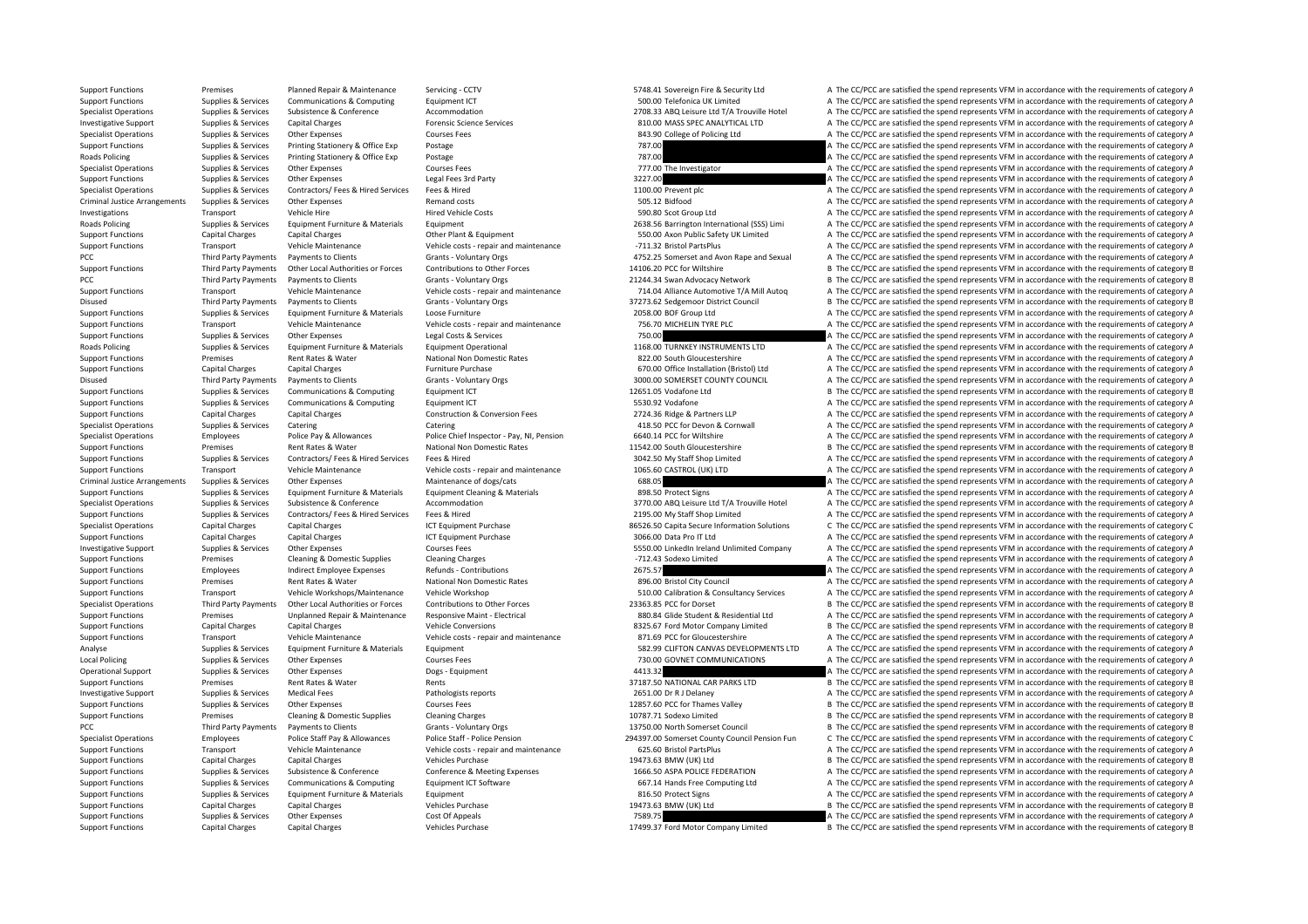Specialist Operations Supplies & Services Communications & Computing Telephone Calls 510.00 Vodafone Ltd A The CC/PCC are satisfied the spend represents VFM in accordance with the requirements of category A Specialist Operations Supplies & Services Other Expenses Courses Fees Courses Fees 1371.50 College of Policing Ltd A The CC/PCC are satisfied the spend represents VFM in accordance with the requirements of category A Support Functions Supplies & Services Communications & Computing Equipment ICT Equipment ICT 5753.51 Vodafone Support A The CC/PCC are satisfied the spend represents VFM in accordance with the requirements of category A Va Support Functions Premises Articliens Premises I and The CC/PCC are satisfied the spend represents VFM in accordance with the requirements of category A Support Functions Transport Vehicle Maintenance Vehicle Costs - Non-refundable Licences/Reg 110.00 Corporate Support HQ Imprest A The CC/PCC are satisfied the spend represents VFM in accordance with the requirements of cat Support Functions Premises Planned Repair & Maintenance Servicing - Intruder Alarms 9963.50 Sovereign Fire & Security Ltd A The CC/PCC are satisfied the spend represents VFM in accordance with the requirements of category Specialist Operations Supplies & Services Subsistence Subsistence Subsistence Subsistence Subsistence Subsistence Subsistence Subsistence Subsistence Subsistence Subsistence Subsistence Subsistence Subsistence Subsistence Support Functions Capital Charges Capital Charges Capital Charges Capital Charges Other Plant & Equipment 11600.00 BOF Group Ltd B The CC/PCC are satisfied the spend represents VFM in accordance with the requirements of ca Support Functions Premises Planned Repair & Maintenance Servicing - Fire Alarm 2821.75 Sovereign Fire & Security Ltd A The CC/PCC are satisfied the spend represents VFM in accordance with the requirements of category A Operational Support Supplies & Services Other Expenses Courses Fees Courses Fees Services Fees 5083.00 Red One Ltd A The CC/PCC are satisfied the spend represents VFM in accordance with the requirements of category A Support Functions Transport Vehicle Maintenance Vehicle costs ‐ repair and maintenance 1599.79 My Garage Automotive Ltd A The CC/PCC are satisfied the spend represents VFM in accordance with the requirements of category A Criminal Justice Arrangements Premises Planned Repair & Maintenance Repairs & Maint General 3897.50 Frenzy Designs A The CC/PCC are satisfied the spend represents VFM in accordance with the requirements of category A Support Functions Supplies & Services Printing Stationery & Office Exp Postage Postage 1322.88 PURCHASE POWER 1322.88 PURCHASE POWER A The CC/PCC are satisfied the spend represents VFM in accordance with the requirements o Support Functions Supplies & Services Communications & Computing Telephone Calls 1156.23 BT Business Direct Ltd A The CC/PCC are satisfied the spend represents VFM in accordance with the requirements of category A Support Functions Supplies & Services Equipment Furniture & Materials Equipment Operational and a services and results are a service satisfied the spend represents VFM in accordance with the requirements of category A Support Functions Premises Energy Costs Gas Gas Gas Gas Bases CORONA ENERGY RETAIL 4 LTD A The CC/PCC are satisfied the spend represents VFM in accordance with the requirements of category A Support Functions Premises Rent B The CC/PCC are satisfied the spend represents VFM in accordance with the requirements of category E Support Functions Supplies & Services Equipment Furniture & Materials Equipment 1620.75 PEGASUS CATERING LTD A The CC/PCC are satisfied the spend represents VFM in accordance with the requirements of category A Third Party Payments Other Local Authorities or Forces Safeguarding Boards Contribution 15987.00 Bristol City Council Barty Council Bartes and represents of category E Specialist Operations Supplies & Services Printing Stationery & Office Exp Reprographics 619.50 NORMANTON SCREEN PRINTING A The CC/PCC are satisfied the spend represents VFM in accordance with the requirements of category Specialist Operations Superventions Employees Police Pay & Allowances Police Chief Inspector - Pay, NI, Pension<br>Specialist Operations Specialist Operations of Category A The Computer of the Chief Inspector Pay, NI, Pension Employees Police Pay & Allowances Police Chief Inspector - Pay NL Pension. HA 7352.82 PCC for Gloucestershire A The CC/PCC are satisfied the spend represents VEM in accordance with the requirements of category A Support Functions Premises Planned Repair & Maintenance Premises Costs 2105.00 Romac Building Contractors Ltd A The CC/PCC are satisfied the spend represents VFM in accordance with the requirements of category A Support Functions Transport Vehicle Maintenance Vehicle Costs - repair and maintenance Vehicle Costs - repair and maintenance C-537.70 Alliance Automotive T/A Mill Autoq A The CC/PCC are satisfied the spend represents VFM Support Functions Supplies & Services Equipment Furniture & Materials Equipment Functions Equipment Services Equipment Equipment Equipment and the Services of category A The CC/PCC are satisfied the spend represents VFM in Specialist Operations Supplies & Services Communications & Computing Telephone Calls Telephone Calls 1374.20 Telefonica UK Limited A The CC/PCC are satisfied the spend represents VFM in accordance with the requirements of PCC Third Party Payments Payments to Clients Grants Voluntary Orgs 32429.92 Next Link B The CC/PCC are satisfied the spend represents VFM in accordance with the requirements of category B Roads Policing Supplies & Services Other Expenses Courses Fees Courses Fees 730.00 ITAI 730.00 ITAI A The CC/PCC are satisfied the spend represents VFM in accordance with the requirements of category A Support Functions Capital Charges Capital Charges Vehicles Purchase Vehicles Purchase 34088.27 Volvo Car UK Ltd B The CC/PCC are satisfied the spend represents VFM in accordance with the requirements of category E Suppliers & Services Suppliers Faultoment Furniture & Materials Faultoment Repairs & Maintenance 1000.00 Commercial Transfer Limited A The CC/PCC are satisfied the spend represents VFM in accordance with the requirements o Roads Policing Employees Indirect Employee Expenses Advertising for Staff 1877.34 Hays Specialist Recruitment Ltd A The CC/PCC are satisfied the spend represents VFM in accordance with the requirements of category A Support Functions Supplies & Services Communications & Computing Foulument ICT 3168.80 Telefonica UK Limited A The CC/PCC are satisfied the spend represents VFM in accordance with the requirements of category A Supplies & Services Professional Fees & Consultancy Professional Fees & Consultancy Professional Fees & Consultancy Professional Fees & Consultancy Consultancy Consultancy 500.00 The Springboard Consultancy Itd A The CC/PC Operational Supplies A Services Other Expenses Dogs - Food Dogs - Food 794.04 Crown Petfoods Ltd A The CC/PCC are satisfied the spend represents VFM in accordance with the requirements of category A Support Functions Premises Cleaning & Domestic Supplies Cleaning Charges Cleaning Charges 16039.21 Sodexo Limited B The CC/PCC are satisfied the spend represents VFM in accordance with the requirements of category B Support Functions Transport Vehicle Maintenance Vehicle costs ‐ repair and maintenance 2852.61 SJ Cook & Sons Ltd A The CC/PCC are satisfied the spend represents VFM in accordance with the requirements of category A Thanki Analyse Supplies & Services Insurance Material Insurance General Insurance General 11492.53 ZURICH INSURANCE COMPANY B The CC/PCC are satisfied the spend represents VFM in accordance with the requirements of category E Investigative Support Supplies & Services Capital Charges Forensic Science Services Forensic Services 17477.30 Key Forensic Services Ltd B The CC/PCC are satisfied the spend represents VFM in accordance with the requiremen Support Functions Premises Premises Rent Rates & Water Landlords Service Charge Landlords Service Charge 1571.50 A The CC/PCC are satisfied the spend represents VFM in accordance with the requirements of category A The CC/ PCC Third Party Payments Other Local Authorities or Forces Charges - Financial Services 33190.00 SOMERSET COUNTY COUNCIL B The CC/PCC are satisfied the spend represents VFM in accordance with the requirements of category B Support Functions Premises Planned Repair & Maintenance Servicing - Fire Alarm 6816.00 STATIC SYSTEMS GROUP PLC A The CC/PCC are satisfied the spend represents VFM in accordance with the requirements of category A Support Functions Capital Charges Capital Charges Capital Charges ICT Equipment Purchase 1CT Equipment Purchase 9547.96 ATOS IT Services Uk Ltd A The CC/PCC are satisfied the spend represents VFM in accordance with the req Supplies & Services Professional Fees & Consultancy Professional Fees & Consultancy Professional Fees & Consultancy Professional Fees & Consultancy 2157.83 White Young & Green (WYG) A The CC/PCC are satisfied the spend rep Investigative Support Supplies & Services Capital Charges Forensic Science Services Forensic Science Services Forensic Science Services 1200.00 Professor Simon Richard Myers A The CC/PCC are satisfied the spend represents Support Functions Transport Vehicle Maintenance Vehicle costs - repair and maintenance 1211.72 My Garage Automotive Ltd A The CC/PCC are satisfied the spend represents VFM in accordance with the requirements of category A Specialist Operations Supplies & Services Other Expenses Courses Fees Courses Fees 1050.00 Capita Secure Information Solutions A The CC/PCC are satisfied the spend represents VFM in accordance with the requirements of cate Support Functions Supplies & Services Contractors/ Fees & Hired Services Fees & Hired Services Fees & Hired Services Fees & Hired A The C2, DC ommercial Transfer Limited A The CC/PCC are satisfied the spend represents VFM Support Functions Capital Charges Capital Charges Additions:Non Enhancing Fees 3330.00 Ridge & Partners LLP A The CC/PCC are satisfied the spend represents VFM in accordance with the requirements of category A Support Functions Supplies & Services Equipment Furniture & Materials Equipment Equipment Equipment Equipment<br>
Specialist Operations Supplies & Services Other Expenses Courses Fees Courses Fees 799.00 The Investigator A Th Specialist Operations Supplies & Services Other Expenses Courses Fees Courses Fees 799.00 The Investigator A The CC/PCC are satisfied the spend represents VFM in accordance with the requirements of category A Support Functions Supplies & Services Subsistence Subsistence Subsistence Subsistence Subsistence Subsistence Subsistence Subsistence Subsistence Subsistence Subsistence Subsistence Subsistence Subsistence Subsistence Subs Support Functions Supplies & Services Communications & Computing Equipment ICT 11600.22 Vodafone 11600.22 Vodafone B The CC/PCC are satisfied the spend represents VFM in accordance with the requirements of category E Support Functions Premises Rent Rates & Water Rents Rents Rents Rents Rents 2666.66 BATH & NORTH EAST SOMERSET COUNCIL A The CC/PCC are satisfied the spend represents VFM in accordance with the requirements of category A Support Functions Supplies & Services Contractors/ Fees & Hired Services Fees & Hired 12240.00 Workforce Development Trust B The CC/PCC are satisfied the spend represents VFM in accordance with the requirements of category Support Functions Capital Charges Capital Charges Construction & Conversion Works 3855.00 J & J Conversions Ltd A The CC/PCC are satisfied the spend represents VFM in accordance with the requirements of category A Local Policing Supplies & Services Catering Catering Catering Catering Catering Catering Catering Catering Category A The CC/PCC are satisfied the spend represents VFM in accordance with the requirements of category A Operational Supples & Services Equipment Furniture & Materials Equipment Operational Equipment Operational Equipment Operational 14880.00 Cleartone Telecoms Ltd B The CC/PCC are satisfied the spend represents VFM in accord Support Functions Premises Rent Rates & Water National Non Domestic Rates 3805.00 Bristol City Council A The CC/PCC are satisfied the spend represents VFM in accordance with the requirements of category A Local Policing Transport Cransport Vehicle Allowances Vehicle mileage allowance Vehicle mileage allowance Vehicle mileage allowance 229.13 A The CC/PCC are satisfied the spend represents VFM in accordance with the requirem A The CC/PCC are satisfied the spend represents VFM in accordance with the requirements of category A Criminal Justice Arrangements Supplies & Services Equipment Furniture & Materials Equipment Equipment Equipment Equipment Equipment Equipment Equipment Perhanology Ltd A The CC/PCC are satisfied the spend represents VFM in Support Functions Supplies & Services Contractors/ Fees & Hired Services Fees & Hired Services Fees & Hired 808.50 Actor Factory Productions A The CC/PCC are satisfied the spend represents VFM in accordance with the requir A The CC/PCC are satisfied the spend represents VFM in accordance with the requirements of category A Support Functions Supplies & Services Contractors/ Fees & Hired Services Fees & Hired Services Fees & Hired Services Fees & Hired 842.40 A The CC/PCC are satisfied the spend represents VFM in accordance with the requiremen Criminal Justice Arrangements Supplies & Services Professional Fees & Consultancy Professional Fees & Consultancy Professional Fees & Consultancy Professional Fees & Consultancy Professional Fees & Consultancy Professional Supplies & Services Professional Fees & Consultancy Professional Fees & Consultancy Professional Fees & Consultancy Professional Fees & Consultancy Professional Fees & Consultancy Professional Fees & Consultancy examples a Support Functions Transport Vehicle Maintenance Vehicle costs ‐ repair and maintenance 950.87 PCC for Gloucestershire A The CC/PCC are satisfied the spend represents VFM in accordance with the requirements of category A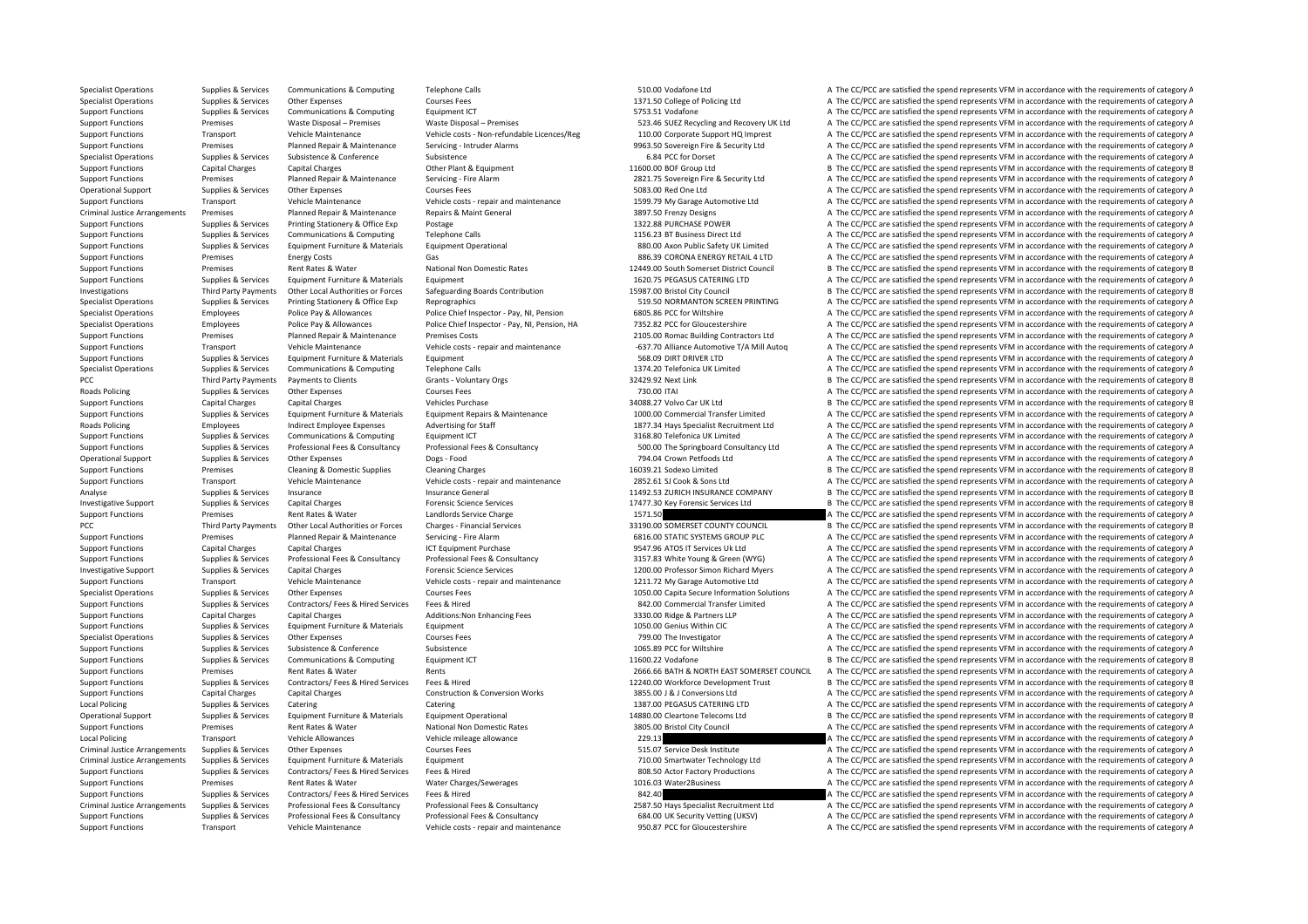Criminal Justice Arrangements Supplies & Services Capital Charges Forensic Science Services (Services Capital Charges Forensic Science Services and the Services of the CC/PCC are satisfied the spend represents VFM in accor Specialist Operations Transport Vehicle Maintenance Vehicle Costs - repair and maintenance Vehicle Costs - repair and maintenance 1076.74 PCC for Devon & Cornwall A The CC/PCC are satisfied the spend represents VFM in acco Local Policing Supplies A Services Catering Catering Catering Catering Catering Catering Catering Catering Catering Catering Catering Supplies a Services Communications & Computing Equipment ICT Supplies and the Services C Support Functions Support Functions Supplies Computing Inc.<br>Support Telefonical UK Limited A The CC/PCC are satisfied the spend represents VFM in accordance with the requirements of category A Specialist Operations Supplies & Services Catering Supplies Category A Catering Catering Catering Category A The CC/PCC are satisfied the spend represents VFM in accordance with the requirements of category A Investigative Support Supplies & Services Capital Charges Forensic Science Services Forensic Science Services A The CC/PCC are satisfied the spend represents VFM in accordance with the requirements of category A The CC/PCC Support Functions Transport Vehicle Allowances Vehicle mileage allowance Vehicle mileage allowance Vehicle mileage allowance a The C.C for Wiltshire A The CC/PCC are satisfied the spend represents VFM in accordance with th Support Functions Capital Charges Capital Charges Capital Charges Other Plant & Equipment 235.00 Axon Public Safety UK Limited A The CC/PCC are satisfied the spend represents VFM in accordance with the requirements of cate Criminal Justice Arrangements Supplies & Services Subsistence Subsistence Subsistence Subsistence Subsistence Subsistence Subsistence Subsistence Subsistence and the spend represents VFM in accordance with the requirements Support Functions Premises Premises Rent Rates & Water National Non Domestic Rates Support The Support Functions and the experiments of category A The CC/PCC are satisfied the spend represents VFM in accordance with the re Support Functions Supplies & Services Other Expenses Courses Fees Courses Fees 2430.00 Bristol Management Centre Ltd A The CC/PCC are satisfied the spend represents VFM in accordance with the requirements of category A The Support Functions Supplies & Services Communications & Computing Equipment ICT Repairs & Maintenance 1776.00 Vodafone A The CC/PCC are satisfied the spend represents VFM in accordance with the requirements of category A Specialist Operations Supplies & Services Equipment Furniture & Materials Equipment Operational Equipment Operational and a The CC/PCC are satisfied the spend represents VFM in accordance with the requirements of category B The CC/PCC are satisfied the spend represents VFM in accordance with the requirements of category E Specialist Operations Employees Police Staff Pay & Allowances Police Staff - Police Cast Police Pension Police Cast Police Pension Police Cast Police Pension 294396.80 Somerset County Council Pension Fun C The CC/PCC are s Support Functions Transport Vehicle Maintenance Vehicle costs – unscheduled R&M 1118.77 Bike UK A The CC/PCC are satisfied the spend represents VFM in accordance with the requirements of category A Criminal Justice Arrange A The CC/PCC are satisfied the spend represents VFM in accordance with the requirements of category A Support Functions Supplies & Services Printing Stationery & Office Exp Postage Printing Stationery and The CONDUCHASE POWER A The CC/PCC are satisfied the spend represents VFM in accordance with the requirements of categor Specialist Operations Supplies & Services Grants & Subscriptions Subscriptions Subscriptions Subscriptions Subscriptions 2028.00 A The CC/PCC are satisfied the spend represents VFM in accordance with the requirements of ca PCC Supplies & Services Printing Stationery & Office Exp Printing Printing 2210.17 Xerox (UK) Ltd A The CC/PCC are satisfied the spend represents VFM in accordance with the requirements of category A Support Functions Transport Vehicle Maintenance Vehicle Costs - repair and maintenance 791.89 Volkswagen Group UK Ltd Parts A The CC/PCC are satisfied the spend represents VFM in accordance with the requirements of categor Support Functions Premises Rent Rates & Water National Non Domestic Rates 614.00 South Gloucestershire A The CC/PCC are satisfied the spend represents VFM in accordance with the requirements of category A Criminal Justice Arrangements Supplies & Services Professional Fees & Consultancy Professional Fees & Consultancy Professional Fees & Consultancy Professional Fees & Consultancy Professional Fees & Consultancy Professional Support Functions Transport Vehicle Maintenance Vehicle costs ‐ tyres and tubes 574.55 CABOT TYRE SERVICE LTD A The CC/PCC are satisfied the spend represents VFM in accordance with the requirements of category A Support Functions Premises Fuergy Costs Gas Gas Gas 662.90 CORONA ENERGY RETAIL 4 LTD A The CC/PCC are satisfied the spend represents VFM in accordance with the requirements of category A Support Functions Transport Vehicle Maintenance Vehicle costs ‐ repair and maintenance 542.89 My Garage Automotive Ltd A The CC/PCC are satisfied the spend represents VFM in accordance with the requirements of category A T Support Functions Supplies & Sonices Communications Communications Communications Communications Communications Communications Communications Communications Communications Communications Communications Communications Commu Support Functions Transport Vehicle Maintenance Vehicle costs ‐ repair and maintenance 740.67 DRIVE VAUXHALL A The CC/PCC are satisfied the spend represents VFM in accordance with the requirements of category A Support Functions Premises Energy Costs Electricity Electricity and Electricity and the COV Care ENERGY 1 LIMITED A The CC/PCC are satisfied the spend represents VFM in accordance with the requirements of category A Support Functions Capital Charges Capital Charges Vehicles Purchase 70000.00 PCC for Gloucestershire C The CC/PCC are satisfied the spend represents VFM in accordance with the requirements of category C Specialist Operations Supplies & Services Equipment Furniture & Materials Equipment Butines Equipment and A The CC/PCC are satisfied the spend represents VFM in accordance with the requirements of category A Support Functions Premises Rent Rates & Water Landlords Service Charge 3750.00 Avon Fire & Rescue A The CC/PCC are satisfied the spend represents VFM in accordance with the requirements of category A Support Functions Third Party Payments Other Local Authorities or Forces Contributions to Other Forces 2690.68 GMCA ‐ GMP A The CC/PCC are satisfied the spend represents VFM in accordance with the requirements of category Support Functions Premises Rent Rates & Water Rents Rents Rents Rents And Rents According a District COUNCIL A The CC/PCC are satisfied the spend represents VFM in accordance with the requirements of category A Investigative Supplement Supplies Sacrices Foundation Consumables Foundation Fundation Consumables Foundation Consumables Fundation Consumables 733.90 WA Products (UK) I to the CC/PCC are satisfied the spend represents VFM Support Functions Supplies & Services Contractors/ Fees & Hired Fees & Hired Fees & Hired Services Fees & Hired Explied A The CC/PCC are satisfied the spend represents VFM in accordance with the requirements of category A Supplies & Services Communications & Computing Equipment ICT Software exercises and a state of category a saming & Development Ltd A The CC/PCC are satisfied the spend represents VFM in accordance with the requirements of Third Party Payments Other Local Authorities or Forces Contributions to Other Forces Soutch Conter Forces SO3.69 PCC for Devon & Cornwall A The CC/PCC are satisfied the spend represents VFM in accordance with the requireme Specialist Operations Supplies & Services Other Expenses Courses Fees Courses Fees – 3256.00 College of Policing Ltd A The CC/PCC are satisfied the spend represents VFM in accordance with the requirements of category A Support Functions Premises Rent Rates & Water National Non Domestic Rates 1043.00 Bath & North East Somerset A The CC/PCC are satisfied the spend represents VFM in accordance with the requirements of category A Investigative Support Support Support Support Capital Charges Services Forensic Science Services 5537.72 Orchid Cellmark Ltd A The CC/PCC are satisfied the spend represents VFM in accordance with the requirements of catego Support Functions Supplies & Services Communications & Computing Equipment ICT 5755.87 Telefonica UK Limited A The CC/PCC are satisfied the spend represents VFM in accordance with the requirements of category A Analyse Supplies & Services Equipment Furniture & Materials Foutpment 2078.00 SELECTAMARK SECURITY SYSTEMS PLC A The CC/PCC are satisfied the spend represents VFM in accordance with the requirements of category A Support Functions Transport Vehicle Maintenance Vehicle costs ‐ fuel 1882.00 Corporate Support HQ Imprest A The CC/PCC are satisfied the spend represents VFM in accordance with the requirements of category A Support Functions Supplies & Services Communications & Computing Equipment ICT Repairs & Maintenance and a man described by the CONS Softcat Limited a man and A The CC/PCC are satisfied the spend represents VFM in accordan Supplies & Services Professional Fees & Consultancy Professional Fees & Consultancy Professional Fees & Consultancy Professional Fees & Consultancy Professional Fees & Consultancy Professional Fees & Consultancy Profession Support Functions Supplies & Services Catering Catering Catering Catering Catering Catering Catering Catering Catering Catering Catering Catering Supplies & Services Category A The CC/PCC are satisfied the spend represents Investigative Support Supplies & Services Capital Charges Forensic Science Services Forensic Science Services 15022.70 Orchid Cellmark Ltd B The CC/PCC are satisfied the spend represents VFM in accordance with the requirem Support Functions Transport Vehicle Maintenance Vehicle Costs-repair and maintenance 1537.21 GOODYEAR DUNLOP TYRES UK LTD A The CC/PCC are satisfied the spend represents VFM in accordance with the requirements of category Roads Policing Supplies & Services Printing Stationery & Office Exp Postage 1990 Postage 4614.18 A The CC/PCC are satisfied the spend represents VFM in accordance with the requirements of category A Support Functions Capital Charges Capital Charges Vehicles Purchase Vehicles Purchase 17499.37 Ford Motor Company Limited B The CC/PCC are satisfied the spend represents VFM in accordance with the requirements of category Criminal Justice Arrangements Supplies & Services Other Expenses Remand costs Remand costs Remand costs 1001.12 Bidfood A The CC/PCC are satisfied the spend represents VFM in accordance with the requirements of category A Supplies & Services Communications & Computing Equipment ICT Repairs & Maintenance 69331.15 IBM (United Kingdom) Ltd C The CC/PCC are satisfied the spend represents VFM in accordance with the requirements of category ( Support Functions Premises Rent Rates & Water National Non Domestic Rates 72072.00 North Somerset Council C The CC/PCC are satisfied the spend represents VFM in accordance with the requirements of category C Support Functions Premises Rent Rates & Water National Non Domestic Rates 3805.00 North Somerset Council A The CC/PCC are satisfied the spend represents VFM in accordance with the requirements of category A Support Functions Supplies & Services Subsistence & Conference Conference Conference & Meeting Expenses 350.00 Clevedon Hall Limited A The CC/PCC are satisfied the spend represents VFM in accordance with the requirements o Support Functions Premises Cleaning & Domestic Supplies Cleaning Charges Cleaning Charges B267.76 Sodexo Limited A The CC/PCC are satisfied the spend represents VFM in accordance with the requirements of category A Specialist Operations Transport Vehicle Allowances Travel fares Travel fares 72.90 PCC for Wiltshire A The CC/PCC are satisfied the spend represents VFM in accordance with the requirements of category A Support Functions Transport Vehicle Maintenance Vehicle costs - fuel vehicle costs - fuel 1551.90 Certas Energy UK Ltd A The CC/PCC are satisfied the spend represents VFM in accordance with the requirements of category A T A The CC/PCC are satisfied the spend represents VFM in accordance with the requirements of category A Support Functions Premises Rent Rates & Water National Non Domestic Rates 614.00 Mendip District Council A The CC/PCC are satisfied the spend represents VFM in accordance with the requirements of category A Support Functions Premises Premises Unplanned Repair & Maintenance Vandalism - Forced Entry 2385.30 Boing Rapid Secure Ltd A The CC/PCC are satisfied the spend represents VFM in accordance with the requirements of category B The CC/PCC are satisfied the spend represents VFM in accordance with the requirements of category E Support Functions Supplies & Services Clothing Uniforms & Laundry Clothing & Uniforms - Issues 4590.00 GMK Ltd A The CC/PCC are satisfied the spend represents VFM in accordance with the requirements of category A Support Functions Supplies & Services Other Expenses Legal Costs & Services Services Services Services Services Services Services Services Services Services Services Services Services Services Services Services Services Se Support Functions Premises Unplanned Repair & Maintenance Responsive Maint - Internal Wall or Door 1242.50 DRA Maintenance Ltd A The CC/PCC are satisfied the spend represents VFM in accordance with the requirements of cate Support Functions Supplies & Services Contractors/ Fees & Hired Services Fees & Hired Services Fees & Hired Services Fees & Hired 842.40 A The CC/PCC are satisfied the spend represents VFM in accordance with the requiremen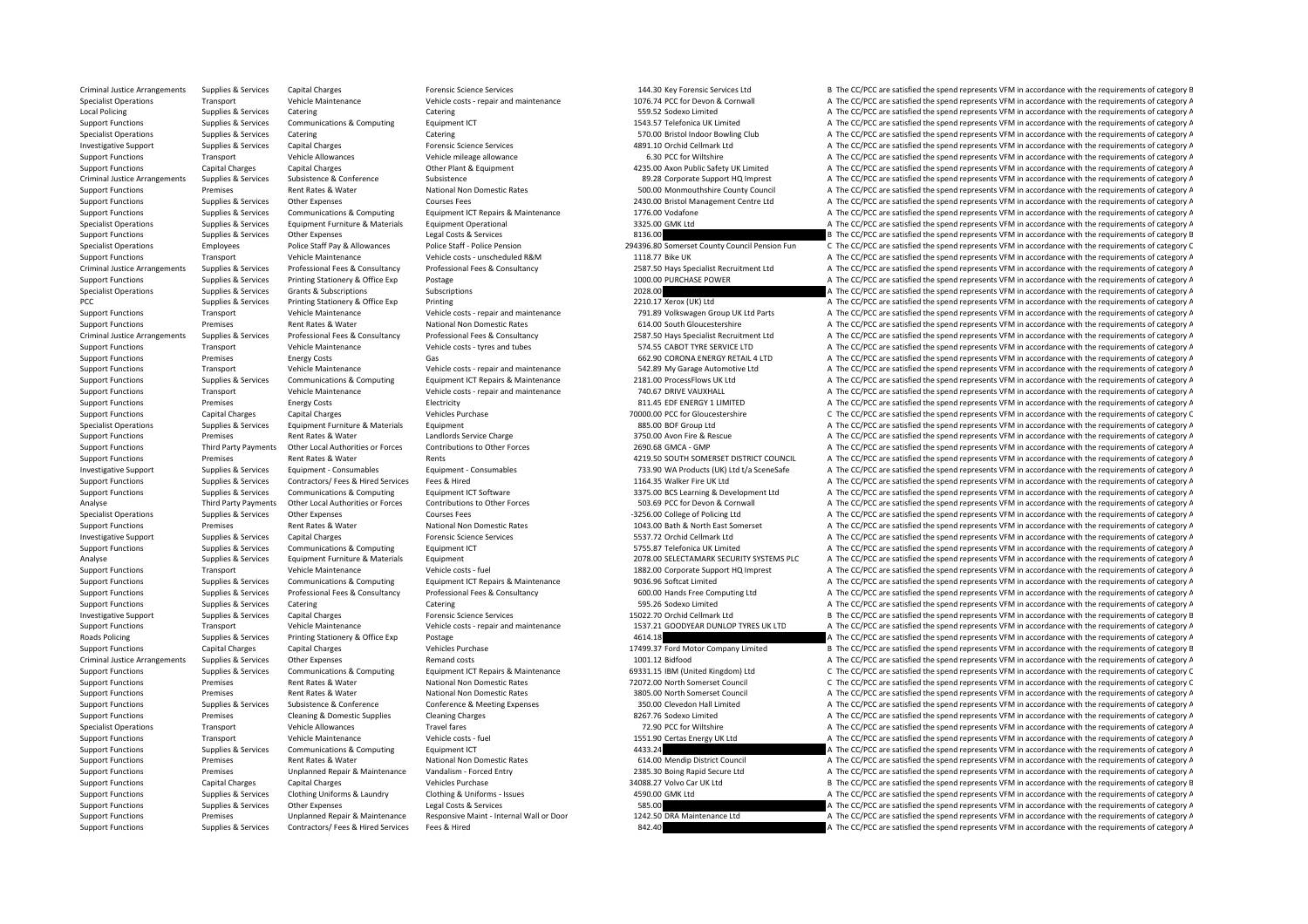Operational Support Supplies & Services Equipment Furniture & Materials Equipment Operational 1098.49 Interspiro Ltd A The CC/PCC are satisfied the spend represents VFM in accordance with the requirements of category A Support Functions Transport Vehicle Maintenance Vehicle costs – tyres and tubes 857.60 CABOT TYRE SERVICE LTD A The CC/PCC are satisfied the spend represents VFM in accordance with the requirements of category A Local Policing Supplies & Services Other Expenses Visits & Activities Visits & Activities Visits & Activities 926.40 Resilience Voyage A The CC/PCC are satisfied the spend represents VFM in accordance with the requirements B The CC/PCC are satisfied the spend represents VFM in accordance with the requirements of category E PCC Third Party Payments Payments to Clients Grants - Voluntary Orgs 13750.00 North Somerset Council B The CC/PCC are satisfied the spend represents VFM in accordance with the requirements of category B Support Functions Supplies & Services Clothing Uniforms & Laundry Clothing & Uniforms - Issues 1127.48 Tactical Kit A The CC/PCC are satisfied the spend represents VFM in accordance with the requirements of category A Support Functions Premises Planned Repair & Maintenance Servicing - Mechanical Plant 2097.75 Integral UK Ltd A The CC/PCC are satisfied the spend represents VFM in accordance with the requirements of category A Support Functions Supplies & Services Professional Fees & Consultancy Professional Fees & Consultancy Professional Fees & Consultancy Professional Fees & Consultancy Professional Fees & Consultancy Professional Fees & Cons Support Functions Supplies & Services Communications & Computing Equipment ICT Software Equipment ICT Software 6423.33 SOFTWARE BOX LTD A The CC/PCC are satisfied the spend represents VFM in accordance with the requirement Support Functions Premises Rent Rates & Water National Non Domestic Rates 77112.00 Sedgemoor District Council C The CC/PCC are satisfied the spend represents VFM in accordance with the requirements of category C Support Functions Supplies & Services Other Expenses Legal Costs & Services Legal Costs & Services Costs Costs Costs Costs Costs Costs Costs Costs Costs Costs Costs Costs Costs Costs Costs Costs Costs Costs Costs Costs Cos Criminal Justice Arrangements Supplies & Services Other Expenses Remand costs Remand costs Remand costs 1058.27 Bidfood A The CC/PCC are satisfied the spend represents VFM in accordance with the requirements of category A Support Functions Capital Charges Capital Charges Capital Charges Capital Charges Capital Charges Capital Charges Capital Charges Construction & Construction & Conversion Works 150287.87 Electrio Ltd Conversion Conversion Support Functions Premises Premises Premises A The CC/PCC are satisfied the spend represents VFM in accordance with the requirements of category A Local Policing Supplies & Services Professional Fees & Consultancy Professional Fees & Consultancy Professional Fees & Consultancy Professional Fees & Consultancy Professional Fees & Consultancy Professional Fees & Consult Investigative Support Supplies & Services Capital Charges Services Forensic Science Services 1360.00 MASS SPEC ANALYTICAL LTD A The CC/PCC are satisfied the spend represents VFM in accordance with the requirements of categ A The CC/PCC are satisfied the spend represents VFM in accordance with the requirements of category A Support Functions Premises Rent Rates & Water National Non Domestic Rates 27468.00 Bristol City Council B The CC/PCC are satisfied the spend represents VFM in accordance with the requirements of category B Support Functions Transport Vehicle Maintenance Vehicle costs ‐ repair and maintenance 4067.73 BMW (UK) Ltd A The CC/PCC are satisfied the spend represents VFM in accordance with the requirements of category A Specialist Operations Transport Vehicle Maintenance Vehicle costs ‐ fuel 9516.71 9516.71 B The CC/PCC are satisfied the spend represents VFM in accordance with the requirements of category B Support Functions Supplies & Services Equipment Furniture & Materials Equipment equipment equipment equipment equipment equipment equipment a the COLLCUTT A The CC/PCC are satisfied the spend represents VFM in accordance w Support Functions Supplies & Services Communications & Computing For Functions and Computing Computing Computing For Functions of Computing The COPCC are satisfied the spend represents VFM in accordance with the requiremen Support Functions Supplies & Services Communications & Computing Equipment ICT Repairs & Maintenance 4081.00 UNISYS LTD A The CC/PCC are satisfied the spend represents VFM in accordance with the requirements of category A Support Functions Supplies & Services Equipment Furniture & Materials Equipment 1038.31 Sustainable Travel Solutions Ltd A The CC/PCC are satisfied the spend represents VFM in accordance with the requirements of category A Support Functions Premises Rent Rates & Water National Non Domestic Rates 19404.00 North Somerset Council B The CC/PCC are satisfied the spend represents VFM in accordance with the requirements of category B Support Functions Transport Vehicle Maintenance Vehicle costs ‐ repair and maintenance 795.82 BMW (UK) Ltd A The CC/PCC are satisfied the spend represents VFM in accordance with the requirements of category A The Criminal B. The CC/PCC are satisfied the spend represents VEM in accordance with the requirements of category B. Support Functions Supplies & Services Other Expenses Legal Costs & Services 2510.58 2510.58 A The CC/PCC are satisfied the spend represents VFM in accordance with the requirements of category A Suppies & Services Communications & Computing Equipment ICT Repairs & Maintenance 50000.00 Telefonica UK Limited C The CC/PCC are satisfied the spend represents VFM in accordance with the requirements of category ( Operational Support Supplies & Services Other Expenses Dogs – Kennel Purchase & Maint 3502.27 The Pet Studio A The CC/PCC are satisfied the spend represents VFM in accordance with the requirements of category A Support Functions Transport Transport Wehicle Maintenance Vehicle costs - repair and maintenance S56.60 Alliance Automotive T/A Mill Autoq A The CC/PCC are satisfied the spend represents VFM in accordance with the requirem Support Functions Supplies & Services Communications & Computing Foulument ICT 1581.37 Telefonica UK Limited A The CC/PCC are satisfied the spend represents VFM in accordance with the requirements of category A Analyse Supplies & Services Other Expenses Financial Adjustments – COD Sodexo Limited B The CC/PCC are satisfied the spend represents VFM in accordance with the requirements of category B Specialist Operations Supplies & Services Equipment Furniture & Materials Publications including books 652.80 WEST MIDLANDS LOOSE LEAF CO LTD A The CC/PCC are satisfied the spend represents VFM in accordance with the requi Support Functions Supplies & Services Faujoment Furniture & Materials Faujoment 173000.00 Sodexo Limited C The CC/PCC are satisfied the spend represents VFM in accordance with the requirements of category C Support Functions Supplies & Services Equipment Furniture & Materials Equipment 630.00 Hands Free Computing Ltd A The CC/PCC are satisfied the spend represents VFM in accordance with the requirements of category A Specialist Operations Supplies & Services Other Expenses Financial Adjustments County County County Council Pension Fun C The CC/PCC are satisfied the spend represents VFM in accordance with the requirements of category C Support Functions Premises Rent Rates & Water National Non Domestic Rates 1166.00 Bath & North East Somerset A The CC/PCC are satisfied the spend represents VFM in accordance with the requirements of category A Investigative Support Supplies & Services Professional Fees & Consultancy Professional Fees & Consultancy Professional Fees & Consultancy Professional Fees & Consultancy Professional Fees & Consultancy Professional Fees & Support Functions Transport Vehicle Maintenance Vehicle costs ‐ repair and maintenance 632.71 My Garage Automotive Ltd A The CC/PCC are satisfied the spend represents VFM in accordance with the requirements of category A Support Functions Supplies & Services Catering Catering Catering Catering Catering Catering Catering Catering Category A The CC/PCC are satisfied the spend represents VFM in accordance with the requirements of category A Specialist Operations Supplies & Services Communications & Computing Equipment ICT 2002 140.82 B The CC/PCC are satisfied the spend represents VFM in accordance with the requirements of category E Support Functions Premises Energy Costs Functions Electricity Functions and the COSTS of the CORE in the spend represents VFM in accordance with the requirements of category A Investigative Support Supplies & Services Equipment - Consumables Equipment - Consumables Equipment - Consumables Equipment - Consumables (CONSUMA) and the CONSULTION Ltd of SceneSafe A The CC/PCC are satisfied the spend r Support Functions Supplies & Services Communications & Computing Equipment ICT 16639.21 BRITISH TELECOMMUNICATIONS PLC B The CC/PCC are satisfied the spend represents VFM in accordance with the requirements of category B Support Functions Employees Indirect Employee Expenses Advertising for Staff 1802.64 Hays Specialist Recruitment Ltd A The CC/PCC are satisfied the spend represents VFM in accordance with the requirements of category A Support Functions Transport Vehicle Maintenance Vehicle costs ‐ repair and maintenance 787.25 PCC for Gloucestershire A The CC/PCC are satisfied the spend represents VFM in accordance with the requirements of category A Analyse Supplies & Services Other Expenses Courses Fees Courses Fees The COURC are satisfied the spend represents VFM in accordance with the requirements of category A Investigative Support Supplies & Services Equipment - Consumables Equipment - Consumables Equipment - Consumables Equipment - Consumables examples and the material of the COPCC for Devon & Cornel (UK) Ltd t/a SceneSafe A T A The CC/PCC are satisfied the spend represents VFM in accordance with the requirements of category A PCC Supplies & Services Printing Stationery & Office Exp Printing Printing 683.14 Xerox (UK) Ltd A The CC/PCC are satisfied the spend represents VFM in accordance with the requirements of category A Specialist Operations Supplies & Services Equipment Furniture & Materials Equipment Operational Equipment Operational SAG62.50 Axon Public Safety UK Limited C The CC/PCC are satisfied the spend represents VFM in accordance Analyse Supplies & Services Other Expenses Financial Adjustments Financial Adjustments and the CONSET CHANNET DRIVER AND THE CC/PCC are satisfied the spend represents VFM in accordance with the requirements of category B Specialist Operations Employees Police Pay & Allowances Police PC - Pay, NI, Pension 4157.19 PCC for Devon & Cornwall A The CC/PCC are satisfied the spend represents VFM in accordance with the requirements of category A Th Support Functions Transport Vehicle Maintenance Vehicle costs ‐ repair and maintenance 1657.00 AA Business Services A The CC/PCC are satisfied the spend represents VFM in accordance with the requirements of category A Investigative Support Supplies & Services Equipment Furniture & Materials Equipment Cleaning & Materials Equipment Cleaning & Materials Equipment Cleaning & Materials 13.50 WA Products (UK) Ltd t/a SceneSafe A The CC/PCC a Investigative Support Supplies & Services Capital Charges Forensic Science Services Forensic Science Services 3926.65 Orchid Cellmark Ltd A The CC/PCC are satisfied the spend represents VFM in accordance with the requireme Specialist Operations Supplies & Services Other Expenses Dogs - Kennel Purchase & Maint 812.00 Hartshill Kennels and Cattery A The CC/PCC are satisfied the spend represents VEM in accordance with the requirements of catego Support Functions Supplies & Services Contractors/ Fees & Hired Fees & Hired Services Fees & Hired 544.50 Walker Fire UK Ltd A The CC/PCC are satisfied the spend represents VFM in accordance with the requirements of catego B The CC/PCC are satisfied the spend represents VFM in accordance with the requirements of category E Support Functions Supplies & Services Communications & Computing Equipment ICT Hardware Purch 907.00 Data Pro IT Ltd A The CC/PCC are satisfied the spend represents VFM in accordance with the requirements of category A Dealing with the Public Supplies & Services Airwave Airwave Airwave Airwave Airwave Airwave Airwave Airwave Airwave Airwave Airwave Airwave 94322.38 AIRWAVE SOLUTIONS LTD C The CC/PCC are satisfied the spend represents VFM A The CC/PCC are satisfied the spend represents VFM in accordance with the requirements of category A Operational Support Supplies & Services Equipment Furniture & Materials Equipment 621.93 SPANSET LTD A The CC/PCC are satisfied the spend represents VFM in accordance with the requirements of category A Support Functions Supplies & Services Communications & Computing Equipment ICT Consumables 1428.00 Tangible Benefit Limited A The CC/PCC are satisfied the spend represents VFM in accordance with the requirements of categor Support Functions Premises Planned Repair & Maintenance Servicing - Intruder Alarms 9963.50 Sovereign Fire & Security Ltd A The CC/PCC are satisfied the spend represents VFM in accordance with the requirements of category Support Functions Supplies & Services Communications & Computing Equipment ICT 25778.36 Telefonica UK Limited B The CC/PCC are satisfied the spend represents VFM in accordance with the requirements of category E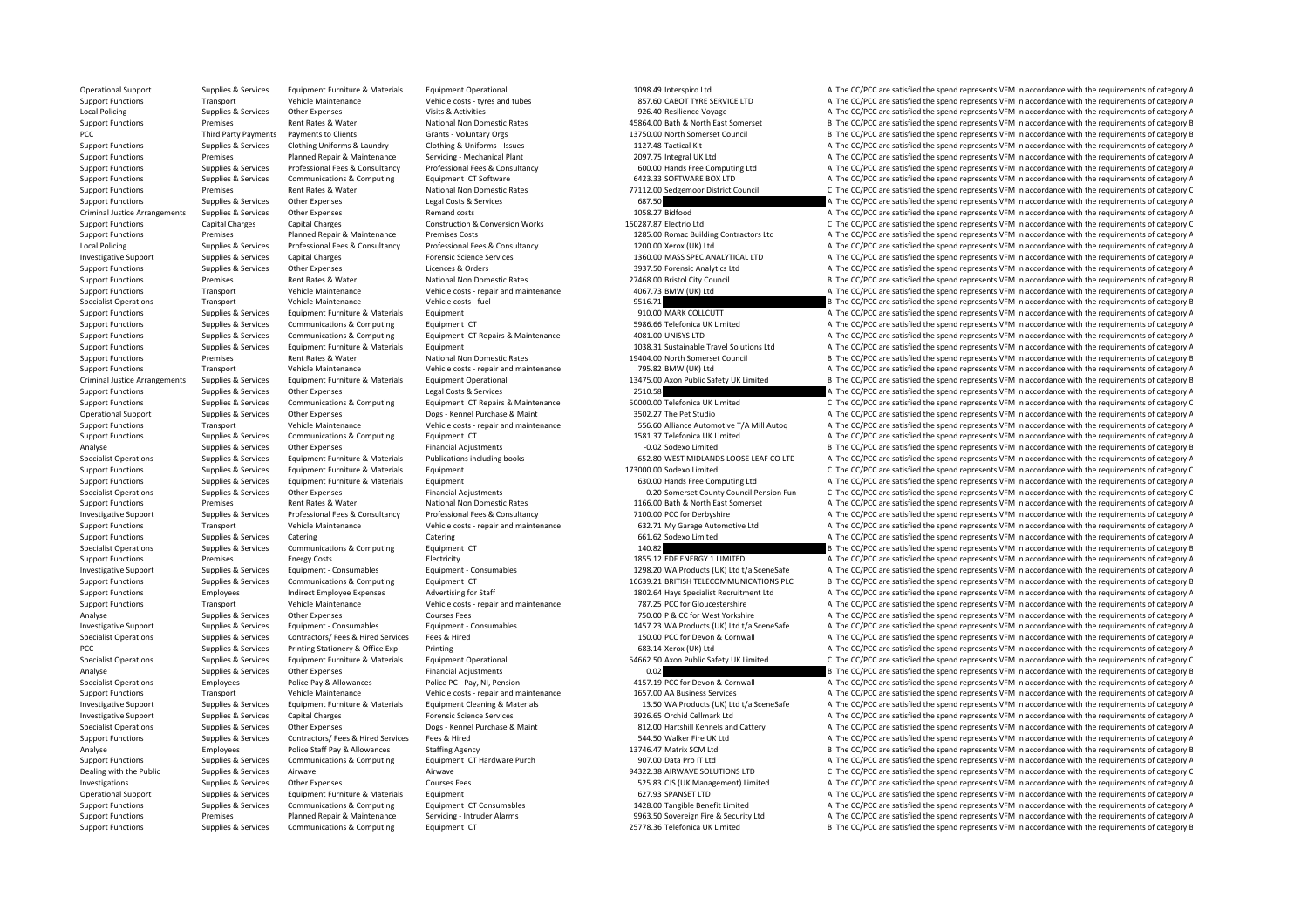Specialist Operations Employees Police Pay & Allowances Police PC - Pay, NI, Pension 4157.19 PCC for Devon & Cornwall A The CC/PCC are satisfied the spend represents VFM in accordance with the requirements of category A Analyse 16010.63 Transport Vehicle Allowances Travel fares Travel fares 16010.63 B The CC/PCC are satisfied the spend represents VFM in accordance with the requirements of category E<br>Support Functions Premises Rent Rates & Support Functions Premises Rent Rates & Water National Non Domestic Rates 2320.00 Bath & North East Somerset A The CC/PCC are satisfied the spend represents VFM in accordance with the requirements of category A The CC/PC a Support Functions Premises Energy Costs Electricity Electricity and the costs Electricity and the COSTS EDF ENERGY 1 LIMITED A The CC/PCC are satisfied the spend represents VFM in accordance with the requirements of catego Support Functions Premises Planned Repair & Maintenance Planned Maint - Internal Decoration 1138.00 DRA Maintenance Itd A The CC/PCC are satisfied the spend represents VFM in accordance with the requirements of category A Specialist Operations Premises Rent Rates & Water National Non Domestic Rates 6235.00 North Somerset Council A The CC/PCC are satisfied the spend represents VFM in accordance with the requirements of category A Support Functions Transport Vehicle Maintenance Vehicle costs ‐ repair and maintenance 968.39 SJ Cook & Sons Ltd A The CC/PCC are satisfied the spend represents VFM in accordance with the requirements of category A Investigative Support Supplies & Services Capital Charges Forensic Science Services Forensic Science Services Forensic Services 5867.20 SOCOTEC UK Ltd A The CC/PCC are satisfied the spend represents VFM in accordance with Support Transport Vehicle Maintenance Vehicle costs ‐ repair and maintenance 831.62 BMW (UK) Ltd A The CC/PCC are satisfied the spend represents VFM in accordance with the requirements of category A Support Functions Transport Vehicle Maintenance Vehicle costs ‐ tyres and tubes 1258.94 GOODYEAR DUNLOP TYRES UK LTD A The CC/PCC are satisfied the spend represents VFM in accordance with the requirements of category A Support Functions Premises Premises Rent Rates & Water National Non Domestic Rates 1448.00 Somerset West and Taunton Council A The CC/PCC are satisfied the spend represents VFM in accordance with the requirements of catego Support Functions Supplies & Services Catering Catering Catering Catering Catering Catering Catering Catering Catering Catering Catering Catering Catering Category A The CC/PCC are satisfied the spend represents VFM in acc Criminal Justice Arrangements Supplies & Services Professional Fees & Consultancy Professional Fees & Consultancy Professional Fees & Consultancy Professional Fees & Consultancy Professional Fees & Consultancy Professional B The CC/PCC are satisfied the spend represents VFM in accordance with the requirements of category E Support Functions Transport Vehicle Maintenance Vehicle costs ‐ repair and maintenance 2584.00 Sepura PLC A The CC/PCC are satisfied the spend represents VFM in accordance with the requirements of category A Specialist Operations Supplies & Services Communications & Computing Equipment ICT Repairs & Maintenance 107087.00 Capita Secure Information Solutions C The CC/PCC are satisfied the spend represents VFM in accordance with B The CC/PCC are satisfied the spend represents VFM in accordance with the requirements of category E Support Functions Premises Planned Repair & Maintenance Servicing - Mechanical Plant 555.54 Integral UK Ltd A The CC/PCC are satisfied the spend represents VFM in accordance with the requirements of category A Criminal Justice Arrangements Supplies & Services Equipment - Consumables Equipment - Consumables Equipment - Consumables Equipment - Consumables Equipment - Consumables Equipment - Consumables Equipment - Consumables And Support Functions Third Party Payments Other Local Authorities or Forces Contributions to Other Forces 17200.01 PCC for Wiltshire B The CC/PCC are satisfied the spend represents VFM in accordance with the requirements of c Specialist Operations Employees Police Pay & Allowances Police Superintendent - Pay, NI, Pension 9419.93 PCC for Wiltshire A The CC/PCC are satisfied the spend represents VFM in accordance with the requirements of category Support Functions Supplies & Services Communications & Computing Faultoment ICT 25462.05 Telefonica UK Limited B The CC/PCC are satisfied the spend represents VFM in accordance with the requirements of category B Investigative Support Supplies & Services Capital Charges Forensic Science Services Forensic Science Services 1748.00 Fera Science Ltd A The CC/PCC are satisfied the spend represents VFM in accordance with the requirements Specialist Operations Supplies & Services Professional Fees & Consultancy Professional Fees & Consultancy Professional Fees & Consultancy Professional Fees & Consultancy Professional Fees & Consultancy Services Services an Support Functions Supplies & Services Faujoment Furniture & Materials Faujoment 1384.95 Metamark (UK) Ltd A The CC/PCC are satisfied the spend represents VFM in accordance with the requirements of category A Specialist Operations Employees Police Pay & Allowances Police Inspector - Pay, NJ, Pension Police Inspector - Pay, NJ, Pension 6551.91 PCC for Devon & Cornwall A The CC/PCC are satisfied the spend represents VFM in accord Support Functions Supplies & Services Capital Charges Forensic Science Services 994.50 Alere Toxicology PLC A The CC/PCC are satisfied the spend represents VFM in accordance with the requirements of category A Support Functions Premises Unplanned Repair & Maintenance Responsive Maint - Fences or Boundaries 2820.00 Romac Building Contractors Ltd A The CC/PCC are satisfied the spend represents VFM in accordance with the requiremen Support Functions Supplies & Services Communications & Computing Equipment ICT 3174.00 Telefonica UK Limited A The CC/PCC are satisfied the spend represents VFM in accordance with the requirements of category A Specialist Operations Supplies & Services Professional Fees & Consultancy Professional Fees & Consultancy 533.50 Zuhal Ltd A The CC/PCC are satisfied the spend represents VFM in accordance with the requirements of category Support Functions Supplies & Services Contractors/ Fees & Hired Services Fees & Hired 2166.67 My Staff Shop Limited A The CC/PCC are satisfied the spend represents VFM in accordance with the requirements of category A Support Functions Premises Rent Rates & Water National Non Domestic Rates 706.00 Somerset West and Taunton Council A The CC/PCC are satisfied the spend represents VFM in accordance with the requirements of category A Support Functions Premises Cleaning & Domestic Supplies Cleaning Charges Cleaning Charges 10789.39 Sodexo Limited B The CC/PCC are satisfied the spend represents VFM in accordance with the requirements of category B Analyse Supplies & Services Subsistence & Conference Conference & Meeting Expenses 1280.00 Hestercombe Gardens Ltd A The CC/PCC are satisfied the spend represents VFM in accordance with the requirements of category A Support Functions Supplies & Services Contractors/ Fees & Hired Services Fees & Hired 3000.00 Sodexo Limited A The CC/PCC are satisfied the spend represents VFM in accordance with the requirements of category A Support Functions Premises Planned Repair & Maintenance Grounds Maintenance and the SOLAO AQUATAK LTD A The CC/PCC are satisfied the spend represents VFM in accordance with the requirements of category A Analyse Supplies & Services Insurance Insurance Insurance General Insurance General A The CZ99.16 Aon UK LTD A The CC/PCC are satisfied the spend represents VFM in accordance with the requirements of category A Supplies & Services Communications & Computing Equipment ICT Repairs & Maintenance 13554.00 Capita Secure Information Solutions B The CC/PCC are satisfied the spend represents VFM in accordance with the requirements of cat Support Functions Transport Vehicle Maintenance Vehicle costs ‐ repair and maintenance 1307.25 SJ Cook & Sons Ltd A The CC/PCC are satisfied the spend represents VFM in accordance with the requirements of category A Specialist Operations Employees Police Overtime Police PC - Overtime Police PC - Overtime 232.98 PCC for Dorset A The CC/PCC are satisfied the spend represents VFM in accordance with the requirements of category A Specialist Operations Premises Energy Costs Electricity Electricity and the Specialist Operations and the CC/PCC are satisfied the spend represents VFM in accordance with the requirements of category A Support Functions Supplies & Services Equipment Furniture & Materials Equipment A The CONC Ergo Expert A The CC/PCC are satisfied the spend represents VFM in accordance with the requirements of category A Specialist Operations Supplies & Services Printing Stationery & Office Exp Postage 696.82 696.82 A The CC/PCC are satisfied the spend represents VFM in accordance with the requirements of category A Support Functions Capital Charges Capital Charges ICT Equipment Purchase 7154.04 ATOS IT Services Uk Ltd A The CC/PCC are satisfied the spend represents VFM in accordance with the requirements of category A Specialist Operations Supplies & Services Other Expenses Courses Fees Courses Fees 756.00 College of Policing Ltd A The CC/PCC are satisfied the spend represents VFM in accordance with the requirements of category A Support Functions Supplies & Services Communications & Computing Equipment ICT 1408.00 Telefonica UK Limited A The CC/PCC are satisfied the spend represents VFM in accordance with the requirements of category A Support Functions Premises Energy Costs Gas Gas Base and the COST A The CC/PCC are satisfied the spend represents VFM in accordance with the requirements of category A Local Policing Third Party Payments Contribution Contribution Contribution Contribution Contribution Contribution Contribution Contribution and Contribution 11696.50 TREBLE 1 LTD B The CC/PCC are satisfied the spend repres Analyse Supplies & Services Other Expenses Financial Adjustments Financial Adjustments → 1.00 The Investigator A The CC/PCC are satisfied the spend represents VFM in accordance with the requirements of category A The CC/ A The CC/PCC are satisfied the spend represents VFM in accordance with the requirements of category A Support Functions Premises Cleaning & Domestic Supplies Cleaning Charges Cleaning Charges 10075.30 Sodexo Limited B The CC/PCC are satisfied the spend represents VFM in accordance with the requirements of category E Specialist Operations Employees Police Pay & Allowances Police PC - National Insurance 32.15 PCC for Dorset A The CC/PCC are satisfied the spend represents VFM in accordance with the requirements of category A Support Functions Premises Rent Rates & Water National Non Domestic Rates 2898.00 South Gloucestershire A The CC/PCC are satisfied the spend represents VFM in accordance with the requirements of category A Analyse Transport Vehicle Allowances Travel fares Travel fares and the CONSTANT CONCLUST A The CC/PCC are satisfied the spend represents VFM in accordance with the requirements of category A The CONSTANT A The CONCLUST A T Support Functions Supplies & Services Subsistence & Conference Hospitality Hospitality 527.00 Sodexo Limited A The CC/PCC are satisfied the spend represents VFM in accordance with the requirements of category A Support Functions Supplies & Services Other Expenses Legal Costs & Services Legal Costs & Services Costs & Services 2752.03 A The CC/PCC are satisfied the spend represents VFM in accordance with the requirements of categor Support Functions Supplies & Services Contractors/ Fees & Hired Services Fees & Hired 2000.00 Police Resettlement Expo A The CC/PCC are satisfied the spend represents VFM in accordance with the requirements of category A Specialist Operations Supplies & Services Professional Fees & Consultancy Professional Fees & Consultancy Professional Fees & Consultancy Professional Fees & Consultancy Supplies New Still Dubble 2010 Dr Paul M. Williams A Support Functions Supplies & Services Contractors/Fees & Hired Services Fees & Hired Services Fees & Hired Services Fees & Hired Services Fees & Hired Services Fees & Hired Mational Non Domestic Rates Support at the Contra A The CC/PCC are satisfied the spend represents VFM in accordance with the requirements of category A Support Functions Capital Charges Capital Charges Additions:Non Enhancing Fees 1000.00 Ridge & Partners LLP A The CC/PCC are satisfied the spend represents VFM in accordance with the requirements of category A Support Functions Premises Premises Antity Rent Rates Avater National Non Domestic Rates Mater 2016.00 Bristol City Council A The CC/PCC are satisfied the spend represents VFM in accordance with the requirements of categor A The CC/PCC are satisfied the spend represents VFM in accordance with the requirements of category A Investigative Support Supplies & Services Capital Charges Forensic Science Services Forensic Science Services A The Cellmark Ltd A The CC/PCC are satisfied the spend represents VFM in accordance with the requirements of ca Support Functions Transport Vehicle Maintenance Vehicle costs ‐ repair and maintenance 6385.10 Clifford Thames Limited A The CC/PCC are satisfied the spend represents VFM in accordance with the requirements of category A Criminal Justice Arrangements Supplies & Services Other Expenses Remand costs Remand costs Remand costs 534.76 Bidfood A The CC/PCC are satisfied the spend represents VFM in accordance with the requirements of category A Local Policing Third Party Payments Contribution Contribution Contribution Contribution Contribution Contribution Contribution A The CC/PCC are satisfied the spend represents VFM in accordance with the requirements of cate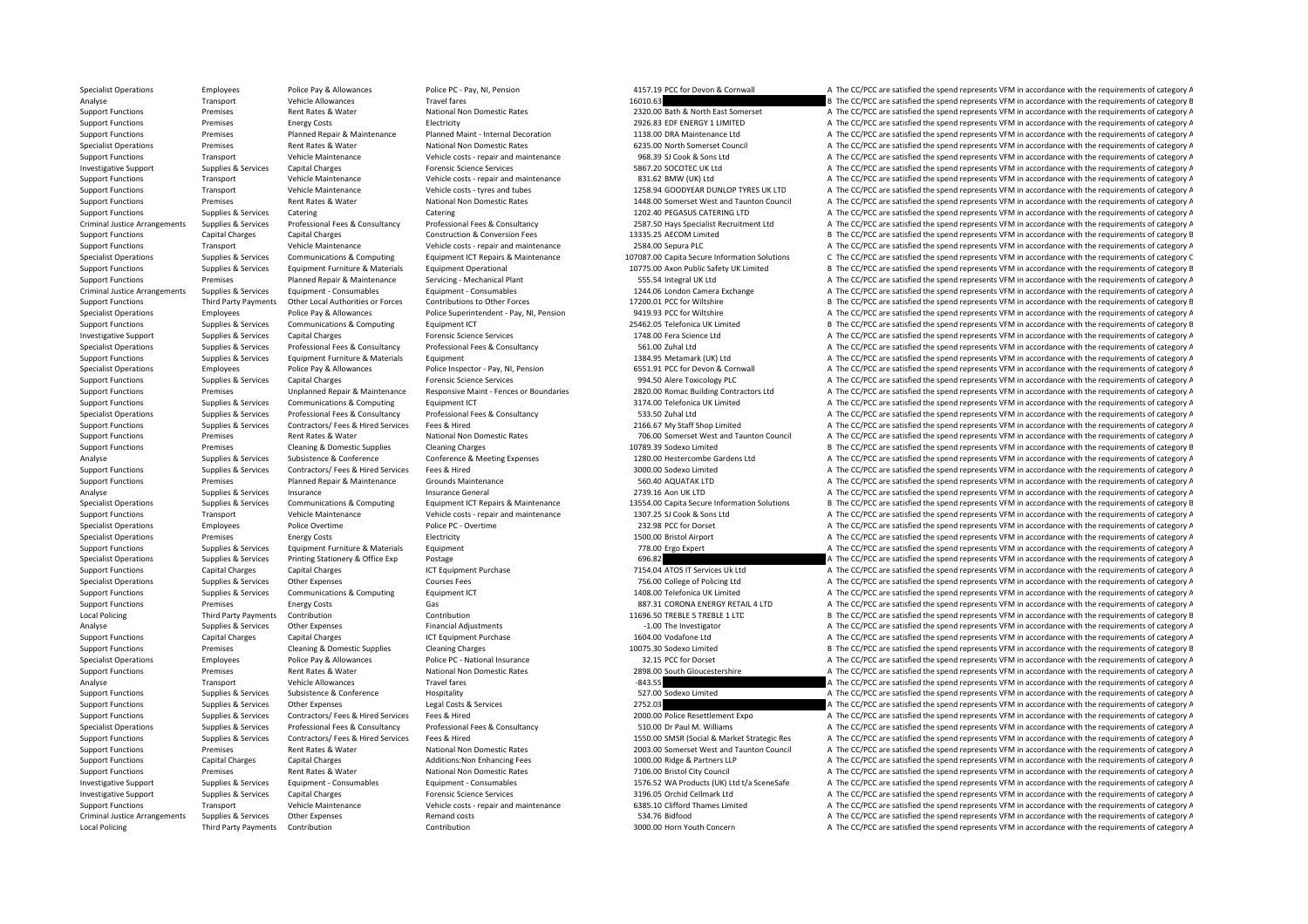Support Functions Premises Planned Repair & Maintenance Planned Maint - Electrical 2590.00 Solar Valley Electrical Limited A The CC/PCC are satisfied the spend represents VFM in accordance with the requirements of category

PCC The CC/PCC are satisfied the spend represents VFM in accordance with the requirements of category A Legal Fees 3rd Party 1200.00 A The CC/PCC are satisfied the spend represents VFM in accordance with the requirements o

Support Functions Supplies & Services Other Expenses Courses Fees Courses Fees Services Fees Proputing Ltd A The CC/PCC are satisfied the spend represents VFM in accordance with the requirements of category A

Operational Support Supplies & Services Professional Fees & Consultancy Professional Fees & Consultancy Professional Fees & Consultancy Professional Fees & Consultancy Professional Fees & Consultancy Professional Fees & Co Roads Policing Employees Indirect Employee Expenses Advertising for Staff 1903.44 Hays Specialist Recruitment Ltd A The CC/PCC are satisfied the spend represents VFM in accordance with the requirements of category A Support Functions Premises Rent Rates & Water National Non Domestic Rates 1485.00 Sedgemoor District Council A The CC/PCC are satisfied the spend represents VFM in accordance with the requirements of category A The Council Travel fares Transport Operations Travel fares Transport Vehicle Allowances Travel fares Travel fares Travel fares A The CC/PCC are satisfied the spend represents VFM in accordance with the requirements of category A Support Functions Supplies & Services Equipment Functions Equipment Functions Equipment 579.00 A The CC/PCC are satisfied the spend represents VFM in accordance with the requirements of category A Support Functions Premises Rent Rates & Water Rents Rents Rents Rent Rent Rents 267.93 Sedgemoor District Council A The CC/PCC are satisfied the spend represents VFM in accordance with the requirements of category A Support Functions Transport Vehicle Maintenance Vehicle costs ‐ repair and maintenance 681.86 DRIVE VAUXHALL A The CC/PCC are satisfied the spend represents VFM in accordance with the requirements of category A Investigative Support Supplies & Services Equipment Furniture & Materials Equipment Equipment Equipment Equipment Equipment Equipment Equipment Equipment and the material A The CC/PCC are satisfied the spend represents VFM Analyse Supplies & Services Other Expenses Financial Adjustments Financial Adjustments 10000.00 Corporate Support HQ Imprest B The CC/PCC are satisfied the spend represents VFM in accordance with the requirements of catego Support Functions Transport Vehicle Maintenance Vehicle costs ‐ repair and maintenance 1499.55 SJ Cook & Sons Ltd A The CC/PCC are satisfied the spend represents VFM in accordance with the requirements of category A Support Functions Capital Charges Capital Charges Capital Charges Construction & Conversion Works 471225.03 Midas Construction Ltd C The CC/PCC are satisfied the spend represents VFM in accordance with the requirements of Support Functions Premises Energy Costs Electricity Electricity and the energy Costs Electricity Electricity 1928.41 EDF ENERGY 1 LIMITED A The CC/PCC are satisfied the spend represents VFM in accordance with the requireme Support Functions Supplies & Services Equipment Furniture & Materials Equipment Equipment Equipment Equipment<br>Support Functions Support Transport Menicle Maintenance Vehicle costs repair and maintenance variance and a The Support Functions Transport Transport Vehicle Maintenance 2030.<br>The CC/PCC are satisfied the spend represents VFM in accordance with the requirements of category A Supplies & Services Professional Fees & Consultancy Professional Fees & Consultancy Professional Fees & Consultancy Professional Fees & Consultancy Professional Fees & Consultancy Professional Fees & Consultancy 973.50 Col Roads Policing Employees andirect Employee Expenses Advertising for Staff 1802.64 Hays Specialist Recruitment Ltd A The CC/PCC are satisfied the spend represents VFM in accordance with the requirements of category Public A B The CC/PCC are satisfied the spend represents VFM in accordance with the requirements of category E Support Functions Premises Rent Rates & Water National Non Domestic Rates 46368.00 South Gloucestershire B The CC/PCC are satisfied the spend represents VFM in accordance with the requirements of category B Roads Policing Supplies & Services Subsistence & Conference Accommodation Accommodation 520.00 ITAI A The CC/PCC are satisfied the spend represents VFM in accordance with the requirements of category A Support Functions Capital Charges Capital Charges Construction & Conversion Works 200796.80 Electrio Ltd C The CC/PCC are satisfied the spend represents VFM in accordance with the requirements of category C Support Functions Premises Premises Planned Repair & Maintenance Planned Maint-Floor or Stairs 1985.50 N & S Flooring (Bristol) Ltd A The CC/PCC are satisfied the spend represents VFM in accordance with the requirements of Support Functions Capital Charges Capital Charges ICT Equipment Purchase 14798.26 WESTON DIGITAL TECHNOLOGIES LTD B The CC/PCC are satisfied the spend represents VFM in accordance with the requirements of category B PCC PCC are satisfied the spend represents VFM in accordance with the requirements of category A The CC/PCC are satisfied the spend represents VFM in accordance with the requirements of category A Specialist Operations Supplies & Services Other Expenses Licences & Orders Licences & Orders 616.29 Experian Ltd A The CC/PCC are satisfied the spend represents VFM in accordance with the requirements of category A Support Functions Transport Vehicle Maintenance Vehicle costs - repair and maintenance Vehicle costs - repair and maintenance Vehicle costs - repair and maintenance 1110.83 Alliance Automotive T/A Mill Autog A The CC/PCC a Analyse Supplies & Services Equipment Furniture & Materials Equipment Equipment and maintenance and the service of the Security Systems PLC A The CC/PCC are satisfied the spend represents VFM in accordance with the require Support Vehicle Maintenance Vehicle costs repair and maintenance 1166.72 My Garage Automotive Ltd A The CC/PCC are satisfied the spend represents VFM in accordance with the requirements of category A Support Functions Supplies & Services Other Expenses Legal Costs & Services Pupper Costs 725.00 A The CC/PCC are satisfied the spend represents VFM in accordance with the requirements of category A Support Functions Capital Charges Capital Charges Additions:Non Enhancing Fees 739.80 Ridge & Partners LLP A The CC/PCC are satisfied the spend represents VFM in accordance with the requirements of category A Specialist Operations Transport Vehicle Allowances Travel fares 277 and the spending of category B The CC/PCC are satisfied the spend represents VFM in accordance with the requirements of category B Specialist Operations Supplies & Services Professional Fees & Consultancy Professional Fees & Consultancy Professional Fees & Consultancy Professional Fees & Consultancy Professional Fees & Consultancy Professional Fees & Specialist Operations Supplies & Services Contractors/ Fees & Hired Services Fees & Hired 1780.00 Talking Menopause Ltd A The CC/PCC are satisfied the spend represents VFM in accordance with the requirements of category A Support Functions Transport Vehicle Workshops/Maintenance Vehicle Workshop 551.86 DIRT DRIVER LTD A The CC/PCC are satisfied the spend represents VFM in accordance with the requirements of category A Local Policing Third Party Payments Contribution Contribution Contribution Contribution Contribution Contribution Contribution Contribution Contribution and Dubber 2016 11696.50 TREBLE 1 LTD B The CC/PCC are satisfied the Support Functions Capital Charges Capital Charges Vehicle Conversions Vehicle Conversions 40025.96 RS Fleet Installations Ltd B The CC/PCC are satisfied the spend represents VFM in accordance with the requirements of categ Support Functions Premises Rent Rates & Water National Non Domestic Rates 1105.00 Mendip District Council A The CC/PCC are satisfied the spend represents VFM in accordance with the requirements of category A Specialist Operations Supplies & Services Subsistence Subsistence Subsistence Subsistence Subsistence and the Support HQ Imprest A The CC/PCC are satisfied the spend represents VFM in accordance with the requirements of ca Criminal Justice Arrangements Supplies & Services Other Expenses Maintenance of dogs/cats Maintenance of dogs/cats 757.50 A The CC/PCC are satisfied the spend represents VFM in accordance with the requirements of category Criminal Justice Arrangements Supplies & Services Other Expenses Remand costs Remand costs Remand costs 664.04 Bidfood A The CC/PCC are satisfied the spend represents VFM in accordance with the requirements of category A Support Functions Transport Vehicle Maintenance Vehicle costs - fuel 1551.90 Certas Energy UK Itd A The CC/PCC are satisfied the spend represents VFM in accordance with the requirements of category A Support Functions Capital Charges Capital Charges Construction & Conversion Fees 10672.98 Atkins Ltd B The CC/PCC are satisfied the spend represents VFM in accordance with the requirements of category E Criminal Justice Arrangements Supplies & Services Other Expenses Remand costs Remand costs Remand costs 1720.83 Bidfood A The CC/PCC are satisfied the spend represents VFM in accordance with the requirements of category A Dealing with the Public Supplies & Services Airwave Airwave Airwave Airwave Airwave Airwave Airwave Airwave Airwave Airwave Airwave Airwave Airwave Airwave Airwave Airwave Airwave Airwave Airwave Airwave Airwave Airwave Ai Investigative Support Supplies & Services Other Expenses Courses Fees Courses Fees 500.00 F3 First Forensic Forum A The CC/PCC are satisfied the spend represents VFM in accordance with the requirements of category A Support Functions Premises Rent Rates & Water National Non Domestic Rates 2062.00 Mendip District Council A The CC/PCC are satisfied the spend represents VFM in accordance with the requirements of category A Specialist Operations Third Party Payments Other Local Authorities or Forces Contributions to Other Forces 1444.10 PCC for Wiltshire B The CC/PCC are satisfied the spend represents VFM in accordance with the requirements o Support Functions Premises Waste Disposal – Premises Waste Disposal – Premises 785.18 SUEZ Recycling and Recovery UK Ltd A The CC/PCC are satisfied the spend represents VFM in accordance with the requirements of category A Specialist Operations Supplies & Services Communications & Computing Telephone Calls 1369.49 Telefonica UK Limited A The CC/PCC are satisfied the spend represents VFM in accordance with the requirements of category A Support Functions Premises Rent Rates & Water Mational Non Domestic Rates 7661.00 Bristol City Council A The CC/PCC are satisfied the spend represents VFM in accordance with the requirements of category A The CC/PC are sat Specialist Operations Premises Rent Rates & Water Rents Rents Rents Rents 7228.00 Winkworth A The CC/PCC are satisfied the spend represents VFM in accordance with the requirements of category A Criminal Justice Arrangements Supplies & Services Professional Fees & Consultancy Professional Fees & Consultancy Professional Fees & Consultancy Professional Fees & Consultancy Professional Fees & Consultancy Professional Specialist Operations Premises Cleaning & Domestic Supplies Window Cleaning Window Cleaning 950.00 Kraken Cleaning A The CC/PCC are satisfied the spend represents VFM in accordance with the requirements of category A Support Functions Premises Rent Rates & Water National Non Domestic Rates 22176.00 Bristol City Council B The CC/PCC are satisfied the spend represents VFM in accordance with the requirements of category E Analyse Third Party Payments hexty Payments to Clients Grants - Voluntary Orgs 273557.50 SOMERSET COUNTY COUNCIL C The CC/PCC are satisfied the spend represents VFM in accordance with the requirements of category C Support Functions Supplies & Services Other Expenses Legal Costs & Services Legal Costs & Services A The CO/PCC are satisfied the spend represents VFM in accordance with the requirements of category A Support Functions Supplies & Services Medical Fees Drugs & Medical Requisites Drugs & Medical Requisites 1299.20 A The CC/PCC are satisfied the spend represents VFM in accordance with the requirements of category A Support Functions Premises Energy Costs Gas Gas Function Cases and Manual 2023 CORONA ENERGY RETAIL 4 LTD A The CC/PCC are satisfied the spend represents VFM in accordance with the requirements of category A Local Policing Third Party Payments to Clients Clients Grants - Voluntary Orgs 23170.00 South Gloucestershire Council B The CC/PCC are satisfied the spend represents VFM in accordance with the requirements of category B Support Functions Supplies & Services Other Expenses Legal Costs & Services Publications and The CC/PCC are satisfied the spend represents VFM in accordance with the requirements of category A Supplies & Services Equipment A The CC/PCC are satisfied the spend represents VFM in accordance with the requirements of category A Support Functions Supplies & Services Communications & Computing Equipment ICT 746.63 CJ Freeman & Co Ltd A The CC/PCC are satisfied the spend represents VFM in accordance with the requirements of category A Analyse Supplies & Services Subsistence & Conference Conference Conference & Meeting Expenses 1236.55 Centerplate UK Limited A The CC/PCC are satisfied the spend represents VFM in accordance with the requirements of catego A The CC/PCC are satisfied the spend represents VFM in accordance with the requirements of category A Investigations Supplies & Services Other Expenses Legal Costs & Services Legal Costs & Services A The CO/PCC are satisfied the spend represents VFM in accordance with the requirements of category A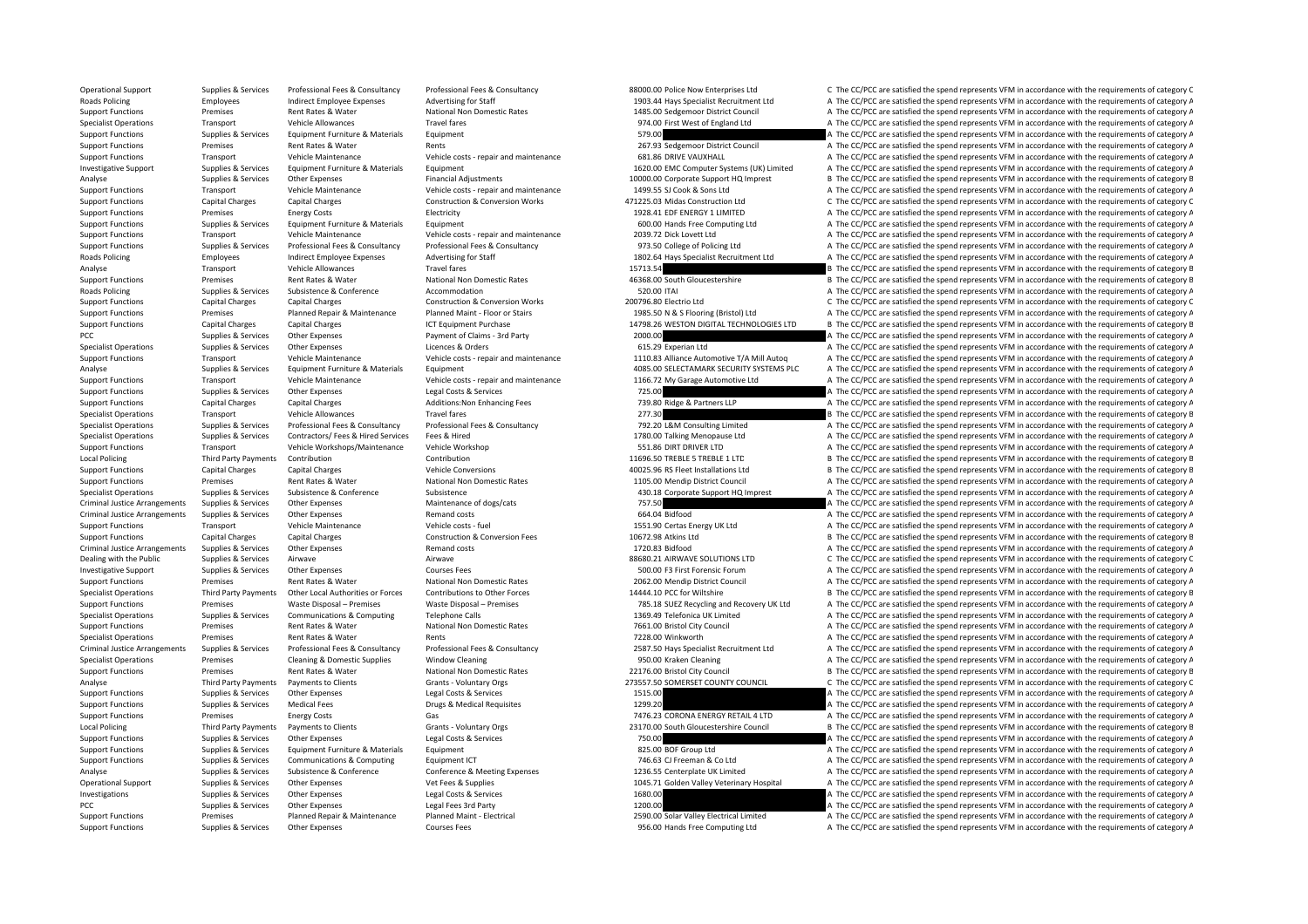Specialist Operations Supplies & Services Professional Fees & Consultancy Professional Fees & Consultancy Professional Fees & Consultancy Professional Fees & Consultancy Professional Fees & Consultancy Professional Fees & Specialist Operations Supplies & Services Other Expenses Courses Fees Courses Fees 1500.00 College of Policing Ltd A The CC/PCC are satisfied the spend represents VFM in accordance with the requirements of category A Support Functions Supplies & Services Printing Stationery & Office Exp Postage Postage Printing Stationery & Office Exp Postage Postage Printing Stategory A The CC/PCC are satisfied the spend represents VFM in accordance w Specialist Operations Police Pay and The Spend for Devon to Allowance Police Providence With the requirements of category A The CC/PCC are satisfied the spend represents VFM in accordance with the requirements of category Investigative Support Supplies & Services Capital Charges Forensic Science Services 5910.83 Key Forensic Services Support A The CC/PCC are satisfied the spend represents VFM in accordance with the requirements of category Local Policing Supplies & Services Other Expenses Donations Donations Donations Supplieds Family & Community Trust A The CC/PCC are satisfied the spend represents VFM in accordance with the requirements of category A Support Functions Premises Rent Rates & Water National Non Domestic Rates 540.00 South Somerset District Council A The CC/PCC are satisfied the spend represents VFM in accordance with the requirements of category A Supplies & Services Professional Fees & Consultancy Professional Fees & Consultancy Professional Fees & Consultancy Professional Fees & Consultancy Professional Fees & Consultancy Professional Fees & Consultancy Profession Support Functions Premises Rent Rates & Water National Non Domestic Rates 1719.00 North Somerset Council A The CC/PCC are satisfied the spend represents VFM in accordance with the requirements of category A Specialist Operations Supplies & Services Professional Fees & Consultancy Professional Fees & Consultancy Professional Fees & Consultancy Professional Fees & Consultancy Professional Fees & Consultancy Professional Fees & Support Functions Employees Police Overtime Police PC - Overtime Police POVERTIME POLICE POLICE POLICE POLICE POLICE POLICE POLICE POLICE POLICE POLICE POLICE POLICE POLICE POLICE POLICE POLICE POLICE A The CC/PCC are sati Support Functions Premises Planned Repair & Maintenance Fire Alarms 3125.18 STATIC SYSTEMS GROUP PLC A The CC/PCC are satisfied the spend represents VFM in accordance with the requirements of category A Investigative Support Supplies & Services Capital Charges Forensic Science Services Forensic Science Services Forensic Science Services 1015.00 Orchid Cellmark Ltd A The CC/PCC are satisfied the spend represents VFM in acc Support Functions Transport Transport Vehicle Maintenance (Vehicle Maintenance 1685.85 DRIVE VALUAT) A The CC/PCC are satisfied the spend represents VFM in accordance with the requirements of category A Support Functions Premises Unplanned Repair & Maintenance Responsive Maint - Ext Works 1551.00 DRA Maintenance Ltd A The CC/PCC are satisfied the spend represents VFM in accordance with the requirements of category A Support Functions Supplies & Services Other Expenses Courses Fees Courses Fees Text The COURS TRESTON GUNSMITHS A The CC/PCC are satisfied the spend represents VFM in accordance with the requirements of category A The COUR A The CC/PCC are satisfied the spend represents VFM in accordance with the requirements of category A Support Functions Supplies & Services Other Expenses Legal Costs & Services Legal Costs & Services A The CODO Case and The CC/PCC are satisfied the spend represents VFM in accordance with the requirements of category A Support Functions Capital Charges Capital Charges Capital Charges ICT Equipment Purchase ICT Equipment Purchase 1253.00 Data Pro IT Ltd A The CC/PCC are satisfied the spend represents VFM in accordance with the requirement Support Functions Capital Charges Capital Charges Additions:Non Enhancing Fees 6026.00 Kendall Kingscott Ltd A The CC/PCC are satisfied the spend represents VFM in accordance with the requirements of category A Specialist Operations Premises Premises Rent Rates & Water Rents Rents Rents Rents Rents Rents Rents Rents 12733.00 Bristol Airport B The CC/PCC are satisfied the spend represents VFM in accordance with the requirements of PCC Third Party Payments to Clients Grants - Voluntary Orgs 9648.75 Unseen (UK) A The CC/PCC are satisfied the spend represents VFM in accordance with the requirements of category A Specialist Operations Supplies & Services Other Expenses Courses Fees Courses Fees 1790.00 PDP Companies A The CC/PCC are satisfied the spend represents VFM in accordance with the requirements of category A Specialist Operations Supplies & Services Contractors/ Fees & Hired Services Fees & Hired 1498.50 College of Policing Ltd A The CC/PCC are satisfied the spend represents VFM in accordance with the requirements of category Specialist Operations Premises Rent Rates & Water Rents Rents Rents and Rents 1260.00 Bristol Airport A The CC/PCC are satisfied the spend represents VFM in accordance with the requirements of category A Support Functions Capital Charges Capital Charges Capital Charges Support Support October 2012 Vehicles Purchase Vehicles Purchase Vehicles Purchase 34088.27 Volvo Car UK Ltd B The CC/PCC are satisfied the spend represents Specialist Operations Employees Police Pay & Allowances Police PC • Pay NI, Pension 4624.88 PC for Devon & Cornwall A The CC/PCC are satisfied the spend represents VFM in accordance with the requirements of category A The Specialist Operations Premises Premises Rent Rates & Water Premises Leases Premises Leases 865449.28 Blue Light Partnership C The CC/PCC are satisfied the spend represents VFM in accordance with the requirements of categor Specialist Operations Employees Police Pay & Allowances Police Inspector - National Insurance 22.77 PCC for Dorset A The CC/PCC are satisfied the spend represents VFM in accordance with the requirements of category A Support Functions Supplies & Services Communications & Computing Foutbrance Computing Foutbrance in CT 1445.38 BRITISH TELECOMMUNICATIONS PLC A The CC/PCC are satisfied the spend represents VFM in accordance with the requi Specialist Operations Employees Police Pay & Allowances Police Chief Inspector - Pay, NI, Pension, HA 7178.34 PCC for Gloucestershire A The CC/PCC are satisfied the spend represents VFM in accordance with the requirements Support Functions Transport Vehicle Maintenance Vehicle costs ‐ repair and maintenance 539.20 Bristol PartsPlus A The CC/PCC are satisfied the spend represents VFM in accordance with the requirements of category A PCC Third Party Payments to Clients Grants - Voluntary Orgs 14916.67 Resolve West B The CC/PCC are satisfied the spend represents VFM in accordance with the requirements of category B Specialist Operations Supplies & Services Contractors/ Fees & Hired Services Fees & Hired 1445.00 NLA MEDIA ACCESS LIMITED A The CC/PCC are satisfied the spend represents VFM in accordance with the requirements of category Support Functions Capital Charges Capital Charges Support of the Support of Charges Vehicles Purchase 34088.27 Volvo Car UK Itd B The CC/PCC are satisfied the spend represents VFM in accordance with the requirements of cat Analyse Transport Vehicle Allowances Travel fares Travel fares 10683.43 B The CC/PCC are satisfied the spend represents VFM in accordance with the requirements of category E<br>PCC Third Party Parments to Clients Satisfied th PCC Third Party Payments **Payments** to Clients Grants - Voluntary Orgs 21244.34 Swan Advocacy Network B The CC/PCC are satisfied the spend represents VFM in accordance with the requirements of category E Support Functions Premises Cleaning & Domestic Supplies Cleaning Charges Cleaning Charges 10789.59 Sodexo Limited B The CC/PCC are satisfied the spend represents VFM in accordance with the requirements of category E Criminal Justice Arrangements Supplies & Services Professional Fees & Consultancy Professional Fees & Consultancy Professional Fees & Consultancy Professional Fees & Consultancy Professional Fees & Consultancy Professional Criminal Justice Arrangements Supplies & Services Equipment Furniture & Materials Equipment Euripment Equipment Euripment Equipment Equipment Euripment Criminal Dustice A The CC/PCC are satisfied the spend represents VFM i Support Functions Supplies & Services Grants & Subscriptions Subscriptions Subscriptions Support A The CC/PCC are satisfied the spend represents VFM in accordance with the requirements of category A Roads Policing Supplies & Services Equipment Furniture & Materials Equipment 2112.50 Life Fitness (UK) Ltd A The CC/PCC are satisfied the spend represents VFM in accordance with the requirements of category A Local Policing Third Party Payments Payments to Clients Grants - Voluntary Orgs 21634.50 North Somerset Council B The CC/PCC are satisfied the spend represents VFM in accordance with the requirements of category B Support Functions Transport Vehicle Maintenance Vehicle costs ‐ fuel 9857.77 Certas Energy UK Ltd A The CC/PCC are satisfied the spend represents VFM in accordance with the requirements of category A Specialist Operations Supplies & Services Contractors/ Fees & Hired Services Fees & Hired 20697.80 PCC for Wiltshire B The CC/PCC are satisfied the spend represents VFM in accordance with the requirements of category B Specialist Operations Employees Police Pay & Allowances Police PC - Pay, NI, Pension 1790.42 PCC for Devon & Cornwall A The CC/PCC are satisfied the spend represents VFM in accordance with the requirements of category A Support Functions Supplies & Services Communications & Computing Equipment ICT Repairs & Maintenance 4000.00 Vivasoft A The CC/PCC are satisfied the spend represents VFM in accordance with the requirements of category A Supplies & Services Communications & Computing Equipment ICT Repairs & Maintenance 17265.00 INSIGHT DIRECT (UK) LTD B The CC/PCC are satisfied the spend represents VFM in accordance with the requirements of category E Specialist Operations Employees Police Staff Pay & Allowances Police Staff - Pay, NI, Pension 4967.38 PCC for Wiltshire A The CC/PCC are satisfied the spend represents VFM in accordance with the requirements of category A Support Functions Premises Rent Rates & Water Rents Rents Rents Rent Rents 2666.66 BATH & NORTH EAST SOMERSET COUNCIL A The CC/PCC are satisfied the spend represents VFM in accordance with the requirements of category A Support Functions Employees Indirect Employee Expenses Refunds - Contributions 762.90 762.90 A The CC/PCC are satisfied the spend represents VFM in accordance with the requirements of category A Supplies & Services Professional Fees & Consultancy Professional Fees & Consultancy Professional Fees & Consultancy Professional Fees & Consultancy Professional Fees & Consultancy Professional Fees & Consultancy 9000.00 Re Operational Support Third Party Payments Other Local Authorities or Forces Contributions to Other Forces S290.05 PCC for Dorset A The CC/PCC are satisfied the spend represents VFM in accordance with the requirements of cat Support Functions Employees Indirect Employee Expenses Refunds - Contributions 765.04 765.04 A The CC/PCC are satisfied the spend represents VFM in accordance with the requirements of category A Support Functions Support A Support Functions Supplies & Services Equipment Furniture & Materials Equipment Operational examples a state of the Service A The CC/PCC are satisfied the spend represents VFM in accordance with the requirements of categor Support Functions Supplies & Services Equipment Furniture & Materials Equipment Support Equipment and Materials Equipment and A The CC/PCC are satisfied the spend represents VFM in accordance with the requirements of categ Support Functions Capital Charges Capital Charges Additions:Non Enhancing Fees 1950.00 Ridge & Partners LLP A The CC/PCC are satisfied the spend represents VFM in accordance with the requirements of category A Support Functions Supplies & Services Faujoment Furniture & Materials Faujoment 1302.75 PEGASUS CATERING LTD A The CC/PCC are satisfied the spend represents VFM in accordance with the requirements of category A Investigations Supplies & Services Professional Fees & Consultancy Professional Fees & Consultancy Consultancy<br>
Support Functions and the spend represents VFM in accordance with the requirements of category A The CL/PCC ar Fire Alarms **Example 2000** Support Fire Alarms 870.83 Sovereign Fire & Security Ltd A The CC/PCC are satisfied the spend represents VFM in accordance with the requirements of category A Specialist Operations Supplies & Services Professional Fees & Consultancy Professional Fees & Consultancy Professional Fees & Consultancy Professional Fees & Consultancy Professional Fees & Consultancy Professional Fees & Support Functions Supplies & Services Communications & Computing Equipment ICT Software Equipment CT Software<br>
Support Functions Transport Transport Menicle Allowances Travel fares Travel fares Travel fares Transport Prove A The CC/PCC are satisfied the spend represents VFM in accordance with the requirements of category A Criminal Justice Arrangements Supplies & Services Equipment Furniture & Materials Equipment expand Equipment and Equipment and A The CC/PCC are satisfied the spend represents VFM in accordance with the requirements of cate Specialist Operations Supplies & Services Professional Fees & Consultancy Professional Fees & Consultancy Professional Fees & Consultancy Professional Fees & Consultancy Professional Fees & Consultancy Services Services an Third Party Payments Other Local Authorities or Forces Safeguarding Boards Contribution 19475.00 Bristol City Council B The CC/PCC are satisfied the spend represents VFM in accordance with the requirements of category E Specialist Operations Supplies & Services Subsistence & Conference Accommodation Accommodation Accommodation 680.00 B The CC/PCC are satisfied the spend represents VFM in accordance with the requirements of category E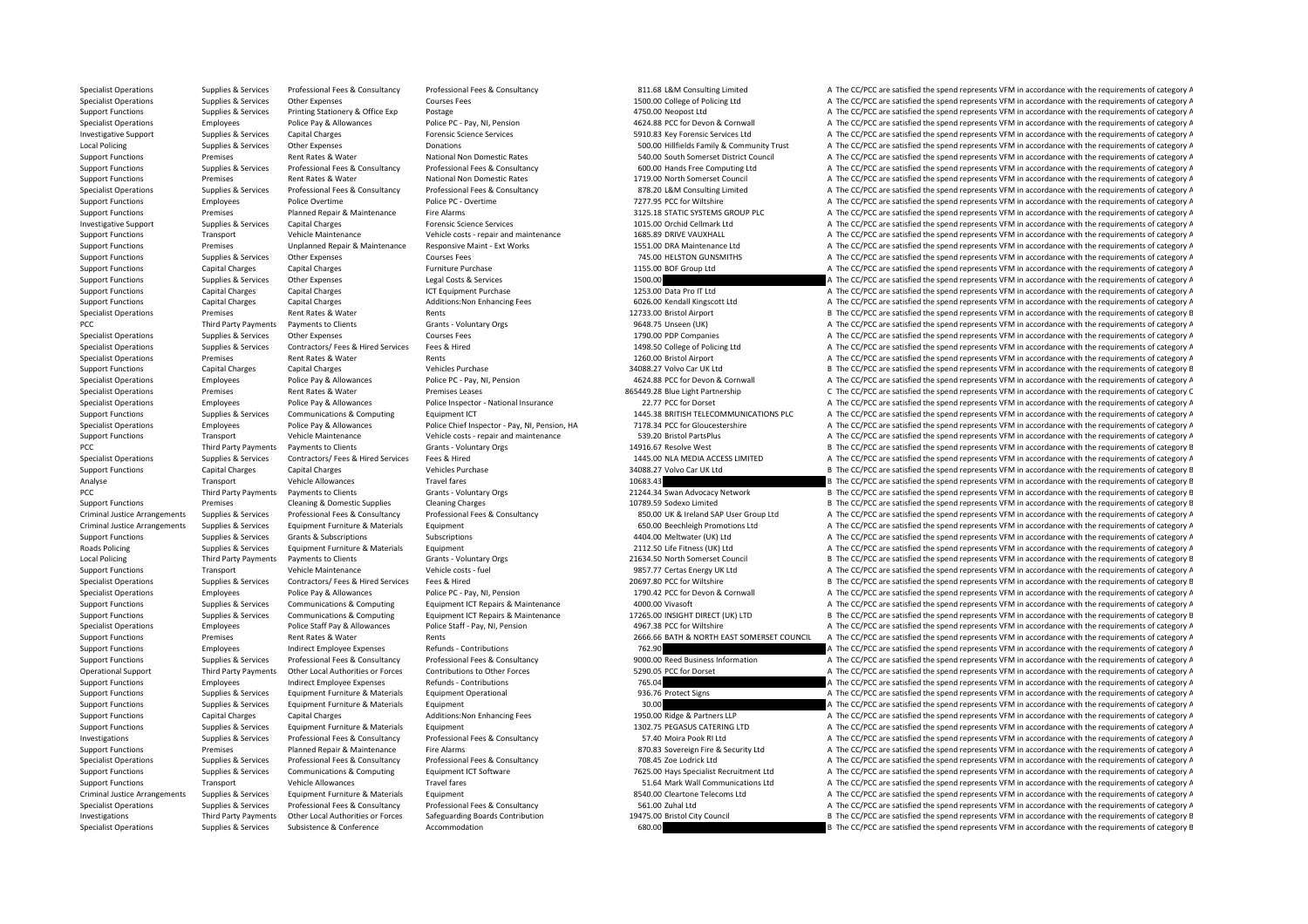Support Functions Employees Police Staff Pay & Allowances Staffing Agency 624.92 Hays Specialist Recruitment Ltd A The CC/PCC are satisfied the spend represents VFM in accordance with the requirements of category A Support Functions Supplies & Services Catering Catering Catering Catering Catering Catering Catering Catering Catering Catering Catering 255.00 Clevedon Hall Limited A The CC/PCC are satisfied the spend represents VFM in a Support Functions Supplies & Services Communications & Computing Equipment ICT Equipment ICT 7422.15 Opus Recruitment Solutions Limited A The CC/PCC are satisfied the spend represents VFM in accordance with the requirement A The CC/PCC are satisfied the spend represents VFM in accordance with the requirements of category A Support Functions Premises Unplanned Repair & Maintenance Responsive Maint - Floor or Stairs 600.00 N & S Flooring (Bristol) I td A The CC/PCC are satisfied the spend represents VEM in accordance with the requirements of c PCC Supplies & Services Contractors/ Fees & Hired Services Fees & Hired Services Fees & Hired 3750.00 Bristol City Council A The CC/PCC are satisfied the spend represents VFM in accordance with the requirements of category Support Functions Third Party Payments Other Local Authorities or Forces Contributions to Other Forces 14470.36 PCC for Wiltshire B The CC/PCC are satisfied the spend represents VFM in accordance with the requirements of c Specialist Operations Supplies & Services Other Expenses Courses Fees Courses Fees 673.00 National Crime Agency A The CC/PCC are satisfied the spend represents VFM in accordance with the requirements of category A Support Functions Supplies & Services Other Expenses Courses Fees Courses Fees 1920.00 Hands Free Computing Ltd A The CC/PCC are satisfied the spend represents VFM in accordance with the requirements of category A Roads Policing Supplies & Services Equipment Furniture & Materials Equipment Operational Equipment Operational Equipment Operational excepts and the Supplies & Services Equipment Equipment Supplies & Services Equipment Equ Support Functions Capital Charges Capital Charges Capital Charges Capital Charges Construction & Conversion Works 3549.65 Energy Assets Limited A The CC/PCC are satisfied the spend represents VFM in accordance with the req Support Functions Supplies & Services Capital Charges Forensic Science Services Forensic Science Services 861.90 Alere Toxicology PLC A The CC/PCC are satisfied the spend represents VFM in accordance with the requirements Support Functions Third Party Payments of Clients Grants - Voluntary Orgs STO33.00 Barnardos C The CC/PCC are satisfied the spend represents VFM in accordance with the requirements of category C Support Functions Premises Support Functions Premises Rental Rates and Rents 250 Mending 25 The CC/PCC are satisfied the spend represents VFM in accordance with the requirements of category A Supplies & Services Professional Fees & Consultancy Professional Fees & Consultancy Professional Fees & Consultancy Professional Fees & Consultancy Professional Fees & Consultancy Professional Fees & Consultancy Profession Support Functions Premises Premises Planned Repair & Maintenance Planned Maint - Floor or Stairs 2010.00 N& S Flooring (Bristol) Ltd A The CC/PCC are satisfied the spend represents VFM in accordance with the requirements o A The CC/PCC are satisfied the spend represents VFM in accordance with the requirements of category A Support Functions Premises Energy Costs Electricity Electricity Electricity Electricity and the Same COS A The CC/PCC are satisfied the spend represents VFM in accordance with the requirements of category A Support Functions Supplies & Services Other Expenses Legal Costs & Services A The CODO Case and The CC/PCC are satisfied the spend represents VFM in accordance with the requirements of category A Support Functions Supplies & Services Clothing Uniforms & Laundry Clothing & Uniforms - Issues 3686.00 Thomas Jacks Ltd A The CC/PCC are satisfied the spend represents VFM in accordance with the requirements of category A Specialist Operations Transport Transport Wehicle Maintenance Vehicle costs - repair and maintenance vehicle costs and maintenance vehicle costs and maintenance and the Spanish and the CC/PCC are satisfied the spend repres Support Functions Third Party Payments Other Local Authorities or Forces Contributions to Other Forces 18486.44 PCC for Wiltshire B. The CC/PCC are satisfied the spend represents VFM in accordance with the requirements of Support Functions Supplies & Services Contractors/ Fees & Hired Services Fees & Hired Services Fees & Hired 583.33 Cyclescheme Ltd A The CC/PCC are satisfied the spend represents VFM in accordance with the requirements of Support Functions Premises Rent Rates & Water National Non Domestic Rates Same Same Same Same Same City Council A The CC/PCC are satisfied the spend represents VFM in accordance with the requirements of category A Support Functions Third Party Payments Other Local Authorities or Forces Contributions to Other Forces 13049.36 PCC for Wiltshire B. The CC/PCC are satisfied the spend represents VFM in accordance with the requirements of Support Functions Transport Vehicle Maintenance Vehicle costs ‐ repair and maintenance 1431.58 My Garage Automotive Ltd A The CC/PCC are satisfied the spend represents VFM in accordance with the requirements of category A Support Functions Current Rent Rates Rent Rates Rent Rents Rents Rents Rents Council a The CC/PCC are satisfied the spend represents VFM in accordance with the requirements of category A Support Functions Premises Rent Rates & Water National Non Domestic Rates 577.00 South Somerset District Council A The CC/PCC are satisfied the spend represents VFM in accordance with the requirements of category A Investigations Supplies & Services Other Expenses Courses Fees Courses Fees 1800.00 Moira Pook RI Ltd A The CC/PCC are satisfied the spend represents VFM in accordance with the requirements of category A Sunning & Sanviros Professional Eage & Consultancy Professional Eage & Consultancy Professional Eage & Consultancy 2828 (0.11 Enconsic Providence Professional Edge & Consultancy 2828 (0.11 Enconsic Providence Professional Support Functions Premises Planned Repair & Maintenance Grounds Maintenance Counds Maintenance 1776.25 Salt Express Ltd A The CC/PCC are satisfied the spend represents VFM in accordance with the requirements of category A Specialist Operations Supplies & Services Other Expenses Legal Fees 3rd Party 2235.00 235.00 A The CC/PCC are satisfied the spend represents VFM in accordance with the requirements of category A Operational Support Supplies & Services Subsistence & Conference Accommodation A The CORC for Bedfordshire A The CC/PCC are satisfied the spend represents VFM in accordance with the requirements of category A Support Functions Capital Charges Capital Charges ICT Equipment Purchase ICT A The CC/PCC are satisfied the spend represents VFM in accordance with the requirements of category A Support Functions Supplies & Services Equipment Furniture & Materials Equipment Operational exacts Equipment Operational 960.00 SBI Tac Pro Ltd A The CC/PCC are satisfied the spend represents VFM in accordance with the req Criminal Justice Arrangements Supplies & Services Other Expenses Maintenance of dogs/cats Maintenance of dogs/cats 957.85 A The CC/PCC are satisfied the spend represents VFM in accordance with the requirements of category Investigative Support Supplies & Services Other Expenses Courses Fees Courses Fees 3240.00 Alecto Forensic Services Ltd A The CC/PCC are satisfied the spend represents VFM in accordance with the requirements of category A Supplies & Services Equipment Furniture & Materials Equipment Operational Equipment Operational Equipment Operational 6875.00 Axon Public Safety UK Limited A The CC/PCC are satisfied the spend represents VFM in accordance Specialist Operations Supplies & Services Other Expenses Dogs-Kennel Purchase & Maint 2324.00 Hartshill Kennels and Cattery A The CC/PCC are satisfied the spend represents VFM in accordance with the requirements of categor Support Functions Premises Planned Repair & Maintenance Servicing • CCTV 5748.41 Sovereign Fire & Security Ltd A The CC/PCC are satisfied the spend represents VFM in accordance with the requirements of category A Specialist Operations Employees Police Pay & Allowances Standby Payments Standby Payments 233.28 PCC for Dorset A The CC/PCC are satisfied the spend represents VFM in accordance with the requirements of category A Support Functions Transport Vehicle Maintenance Vehicle costs ‐ repair and maintenance 919.05 DRIVE VAUXHALL A The CC/PCC are satisfied the spend represents VFM in accordance with the requirements of category A Support Functions Capital Charges Capital Charges Additions:Non Enhancing Fees 2238.00 Services Design Solution Ltd A The CC/PCC are satisfied the spend represents VFM in accordance with the requirements of category A Specialist Operations Supplies & Services Other Expenses Financial Adjustments Financial Adjustments 1.00 First West of England Ltd A The CC/PCC are satisfied the spend represents VFM in accordance with the requirements of Support Functions Supplies & Services Clothing Uniforms & Laundry Clothing & Uniforms - non-stock 742.65 SBI Tac Pro Ltd A The CC/PCC are satisfied the spend represents VFM in accordance with the requirements of category A Support Functions Premises Rent Rates & Water National Non Domestic Rates 1510.00 South Gloucestershire A The CC/PCC are satisfied the spend represents VFM in accordance with the requirements of category A Support Functions Capital Charges Capital Charges Capital Charges ICT Equipment Purchase ICT Equipment Purchase 3288.00 BEECHWOOD EQUIPMENT LTD A The CC/PCC are satisfied the spend represents VFM in accordance with the req Support Functions Transport Vehicle Maintenance Vehicle costs ‐ repair and maintenance 511.70 Bristol PartsPlus A The CC/PCC are satisfied the spend represents VFM in accordance with the requirements of category A The Crea Investigative Support Supplies & Services Capital Charges Forensic Science Services Forensic Science Services 10348.05 Key Forensic Services Ltd B The CC/PCC are satisfied the spend represents VFM in accordance with the re Specialist Operations Supplies The CC/PCC are satisfied the spend represents VFM in accordance with the requirements of category B Support Functions Premises Energy Costs Gas Gas Function Cases CORONA ENERGY RETAIL 4 LTD A The CC/PCC are satisfied the spend represents VFM in accordance with the requirements of category A Support Functions Premises Planned Repair & Maintenance Repairs & Maint General 748.00 Good Riddance Pest Control Ltd A The CC/PCC are satisfied the spend represents VFM in accordance with the requirements of category A Specialist Operations Premises Rent Rates & Water Landlords Service Charge 2211.06 Workman LLP A The CC/PCC are satisfied the spend represents VFM in accordance with the requirements of category A Support Functions Supplies & Services Other Expenses Legal Fees 3rd Party and the Services Communications & Communications & Communications & Communications & Communications & Communications A Communications and Functions Support Functions Supplies & Services Communications & Computing Equipment ICT Software 5399.77 CIVICA UK LTD A The CC/PCC are satisfied the spend represents VFM in accordance with the requirements of category A Specialist Operations Capital Charges Capital Charges ICT Equipment Purchase 15354.90 Capita Secure Information Solutions B The CC/PCC are satisfied the spend represents VFM in accordance with the requirements of category PCC Third Party Payments Payments to Clients Grants - Voluntary Orgs 27305.83 Victim Support B The CC/PCC are satisfied the spend represents VFM in accordance with the requirements of category E Support Functions Third Party Payments Other local Authorities or Forces Contributions to Other Forces of Contributions to Other Forces 12345.36 PCC for Wiltshire B. The CC/PCC are satisfied the spend represents VFM in acc Investigative Support Supplies & Services Capital Charges Forensic Science Services Forensic Science Services Corrections Capital Cellmark Ltd A The CC/PCC are satisfied the spend represents VFM in accordance with the requ A The CC/PCC are satisfied the spend represents VFM in accordance with the requirements of category A Support Functions Transport Vehicle Maintenance Vehicle costs ‐ repair and maintenance 2124.48 CASTROL (UK) LTD A The CC/PCC are satisfied the spend represents VFM in accordance with the requirements of category A Support Functions Premises Premises Unplanned Repair & Maintenance Responsive Maint - Floor or Stairs and the Support (Bristol) Ltd A The CC/PCC are satisfied the spend represents VFM in accordance with the requirements of A The CC/PCC are satisfied the spend represents VFM in accordance with the requirements of category A Support Functions Capital Charges Capital Charges Vehicles Purchase Vehicles Purchase 17499.37 Ford Motor Company Limited B The CC/PCC are satisfied the spend represents VFM in accordance with the requirements of category Specialist Operations Supplies & Services Professional Fees & Consultancy Professional Fees & Consultancy Professional Fees & Consultancy Professional Fees & Consultancy Professional Fees & Consultancy Professional Fees & Specialist Operations Supplies & Services Other Expenses Licences & Orders Licences & Orders 1974.38 Experian Ltd A The CC/PCC are satisfied the spend represents VFM in accordance with the requirements of category A Specialist Operations Supplies & Services Other Expenses Licences & Orders Licences & Orders Services Corders Services A The CC/PCC are satisfied the spend represents VFM in accordance with the requirements of category A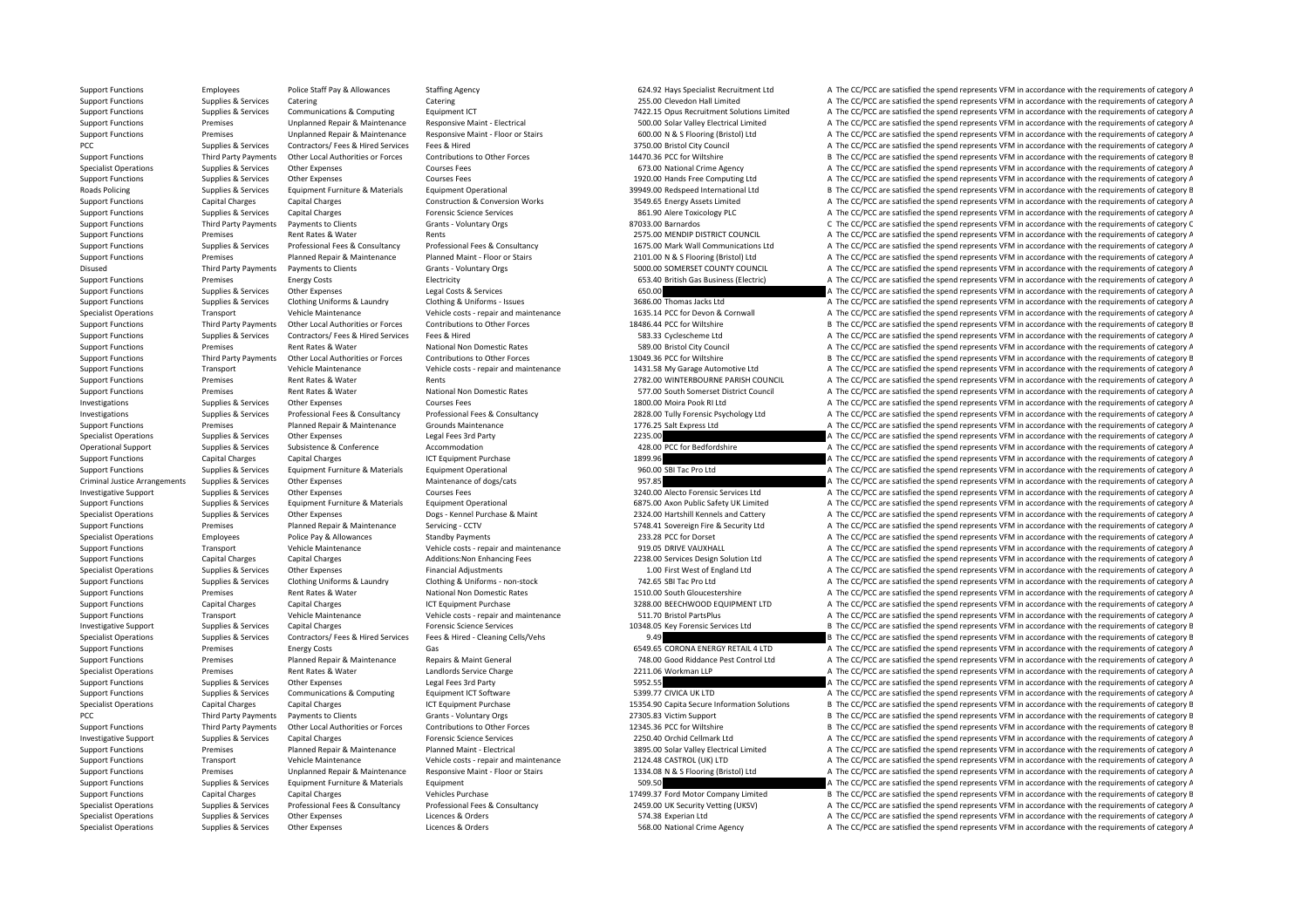Support Functions Premises Rent Rates & Water Landlords Service Charge 3728.54 MENDIP DISTRICT COUNCIL A The CC/PCC are satisfied the spend represents VFM in accordance with the requirements of category A Support Functions Transport Vehicle Maintenance Vehicle costs - repair and maintenance 1493.67 My Garage Automotive Ltd A The CC/PCC are satisfied the spend represents VFM in accordance with the requirements of category A Support Functions Supplies & Services Other Expenses Legal Costs & Services Legal Costs & Services Legal Costs & Services 647.50 A The CC/PCC are satisfied the spend represents VFM in accordance with the requirements of ca Support Functions Supplies & Services Contractors/ Fees & Hired Services Fees & Hired 1666.67 Cyclescheme Ltd A The CC/PCC are satisfied the spend represents VFM in accordance with the requirements of category A Support Functions Supplies & Services Other Expenses Legal Costs & Services 555.80 Services Services Services Services 555.80 A The CC/PCC are satisfied the spend represents VFM in accordance with the requirements of categ Support Functions Transport Vehicle Maintenance Vehicle costs ‐ repair and maintenance 1531.36 SJ Cook & Sons Ltd A The CC/PCC are satisfied the spend represents VFM in accordance with the requirements of category A Specialist Operations Supplies & Services Other Expenses Legal Fees 3rd Party Legal Fees 3rd Party 1750.00 A The CC/PCC are satisfied the spend represents VFM in accordance with the requirements of category A Support Functions Capital Charges Capital Charges Capital Charges ICT Equipment Purchase 14431.66 Softcat Limited B The CC/PCC are satisfied the spend represents VFM in accordance with the requirements of category B Thuman on the studies of Supplies & Services Professional Fees & Consultancy Professional Fees & Consultancy Professional Fees & Consultancy Professional Fees & Consultancy Professional Fees & Consultancy Professional Fees & Cons Criminal Justice Arrangements Supplies & Services Catering Catering Catering Catering Catering Catering Catering Catering Catering Catering Catering Catering Category A The CC/PCC are satisfied the spend represents VFM in Local Policing Supplies A Services Catering Catering Catering Catering Catering Catering Catering Catering Catering Catering SSS.81 Sodexo Limited A The CC/PCC are satisfied the spend represents VFM in accordance with the Support Functions Supplies & Services Communications & Computing Equipment ICT 55353.92 BT PLC 55353.92 BT PLC C The CC/PCC are satisfied the spend represents VFM in accordance with the requirements of category C Specialist Operations Supplies & Services Other Expenses Courses Fees Courses Fees Courses Fees 3942.87 PCC for Lancashire A The CC/PCC are satisfied the spend represents VFM in accordance with the requirements of category B The CC/PCC are satisfied the spend represents VFM in accordance with the requirements of category E Specialist Operations Supplies & Services Other Expenses Courses Fees Courses Fees 962.50 Axon Public Safety UK Limited A The CC/PCC are satisfied the spend represents VFM in accordance with the requirements of category A Operational Support Supplies & Services Subsistence & Conference Conference Conference & Conference & Conference & Meeting Expenses 214.00 PCC for Bedfordshire A The CC/PCC are satisfied the spend represents VFM in accorda A The CC/PCC are satisfied the spend represents VFM in accordance with the requirements of category A Support Functions Capital Charges Capital Charges Construction & Conversion Fees 1700.00 Ridge & Partners LLP A The CC/PCC are satisfied the spend represents VFM in accordance with the requirements of category A Investigations Supplies & Services Professional Fees & Consultancy Professional Fees & Consultancy Professional Fees & Consultancy 768.52 A The CC/PCC are satisfied the spend represents VFM in accordance with the requireme PCC Third Party Payments Payments to Clients Grants - Voluntary Orgs 37147.25 Barnardos B The CC/PCC are satisfied the spend represents VFM in accordance with the requirements of category B Analyse Supplies & Services Equipment Furniture & Materials Equipment Equipment Equipment 1999.40 SELECTAMARK SECURITY SYSTEMS PLC A The CC/PCC are satisfied the spend represents VFM in accordance with the requirements of Communications & Computing Equipment ICT example Computing Computing Computing Computer Computer Limited A The CC/PCC are satisfied the spend represents VFM in accordance with the requirements of category A Thin in accord Supplies & Services Printing Stationery & Office Exp Stationery Stationery Supplies are stationery stationery stationery stationery stationery stationery stationery and the Service Stationery Stationery Stationery Statione Support Functions Supplies & Services Printing Stationery & Office Exp Postage Postage and A The CODO PURCHASE POWER A The CC/PCC are satisfied the spend represents VFM in accordance with the requirements of category A Support Functions Supplies & Services Clothing Uniforms & Laundry Clothing & Uniforms ‐ Issues 700.00 MLA LTD A The CC/PCC are satisfied the spend represents VFM in accordance with the requirements of category A Support Functions Capital Charges Capital Charges Capital Charges Vehicle Conversions Vehicle Conversions Vehicle Conversions 8325.67 Ford Motor Company Limited B The CC/PCC are satisfied the spend represents VFM in accord Specialist Operations Employees Police Pay & Allowances Police Inspector • Pay, NI, Pension 6632.80 PCC for Wiltshire A The CC/PCC are satisfied the spend represents VFM in accordance with the requirements of category A Th Third Party Payments Other Local Authorities or Forces Safeguarding Boards Contribution 15900.00 SOMERSET COUNTY COUNCIL B The CC/PCC are satisfied the spend represents VFM in accordance with the requirements of category E Support Functions Capital Charges Capital Charges Construction & Conversion Fees 5260.00 Ridge & Partners LLP A The CC/PCC are satisfied the spend represents VFM in accordance with the requirements of category A Support Functions Premises Premises Energy Costs Gas Gas Support Gas Content Content Content Content Content Content Content Content Content Content Content Content A The CC/PCC are satisfied the spend represents VFM in ac Support Functions Supplies & Services Equipment Furniture & Materials Equipment Equipment Burniture and the Services Equipment Burniture & Materials Equipment Services Equipment Services Equipment Services Equipment Servic Analyse Supplies & Services Foujoment Furniture & Materials Foujoment 2078.00 SELECTAMARK SECURITY SYSTEMS PLC A The CC/PCC are satisfied the spend represents VFM in accordance with the requirements of category A PCC Supplies & Services Contractors/ Fees & Hired Services Fees & Hired 1600.00 Voscur Limited A The CC/PCC are satisfied the spend represents VFM in accordance with the requirements of category A Specialist Operations Employees Police Staff Pay & Allowances Police Staff - Basic Pay Folice Staff - Basic Pay Folice Staff - Basic Pay 5112.44 PCC for South Wales A The CC/PCC are satisfied the spend represents VFM in ac Support Functions Supplies & Services Other Expenses Courses Fees Courses Fees 4760.00 Stand Against Racism & Inequality A The CC/PCC are satisfied the spend represents VFM in accordance with the requirements of category A Support Functions Employees Police Staff Pay & Allowances Staffing Agency and the specialist Recruitment Ltd A The CC/PCC are satisfied the spend represents VFM in accordance with the requirements of category A Support Functions Premises Planned Repair & Maintenance Planned Maint - Electrical 3550.00 Solar Valley Electrical Limited A The CC/PCC are satisfied the spend represents VFM in accordance with the requirements of category Analyse Supplies & Services Other Expenses Financial Adjustments Financial Adjustments **Financial Adjustments Financial A The CC/PCC are satisfied the spend represents VFM in accordance with the requirements of category** Support Functions Supplies & Services Catering Catering Catering Catering Catering Catering Catering Catering Catering Catering a Services and the Support Functions Supplies & Services Category Public exists Category A The Support Functions Transport Vehicle Maintenance Vehicle costs ‐ commissioning 11476.87 Woodway Engineering Ltd B The CC/PCC are satisfied the spend represents VFM in accordance with the requirements of category B Specialist Operations Premises Cleaning & Domestic Supplies Cleaning Charges Cleaning Charges 1468.70 Sodexo Limited B The CC/PCC are satisfied the spend represents VFM in accordance with the requirements of category B Support Functions Supplies & Services Professional Fees & Consultancy Professional Fees & Consultancy Professional Fees & Consultancy Professional Fees & Consultancy Professional Fees & Consultancy Professional Fees & Cons Investigative Supplemagnet Multiplemagnet Supplemagnet Supplemagnet Supplemagnet Consumables Foutnoment - Consumables Foutnoment - Consumables Foutnoment - Consumables Foutnoment - Consumables Supplemagnet of category A Su Specialist Operations Premises Rent Rates & Water National Non Domestic Rates 2050.00 North Somerset Council A The CC/PCC are satisfied the spend represents VFM in accordance with the requirements of category A Local Policing Supplies & Services Catering Catering Catering Catering Catering Catering Catering Catering Catering Catering Catering ST ST States and ST ST Stategory A The CC/PCC are satisfied the spend represents VFM in Support Transport Vehicle Maintenance Vehicle costs – unscheduled R&M 1723.01 Bike UK A The CC/PCC are satisfied the spend represents VFM in accordance with the requirements of category A Support Functions Transport Vehicle Maintenance Vehicle costs ‐ repair and maintenance 709.19 PCC for Gloucestershire A The CC/PCC are satisfied the spend represents VFM in accordance with the requirements of category A Support Functions Premises Cleaning & Domestic Supplies Cleaning Charges Cleaning Charges B267.75 Sodexo Limited A The CC/PCC are satisfied the spend represents VFM in accordance with the requirements of category A Specialist Operations Transport Specialist Operations Travel Travel fares Travel fares and the Specialist Operations and the Specialist Operations of category A The CC/PCC are satisfied the spend represents VFM in accordan Equipment Turniture A339.25 Scenesafe Ltd A The CC/PCC are satisfied the spend represents VFM in accordance with the requirements of category A Support Functions Transport Vehicle Maintenance Vehicle costs ‐ repair and maintenance 5226.84 SJ Cook & Sons Ltd A The CC/PCC are satisfied the spend represents VFM in accordance with the requirements of category A Support Functions Capital Charges Capital Charges Other Plant & Equipment 635.00 Cleartone Telecoms Ltd A The CC/PCC are satisfied the spend represents VFM in accordance with the requirements of category A Supplies & Services Communications & Computing Equipment ICT Repairs & Maintenance 125932.31 Specialist Computer Centres Computer Persisted the spend represents VFM in accordance with the requirements of category ( Support Functions Premises Rent Rates & Water National Non Domestic Rates 13734.00 South Gloucestershire B The CC/PCC are satisfied the spend represents VFM in accordance with the requirements of category E<br>Specialist Oper Specialist Operations Transport Vehicle Maintenance Vehicle costs ‐ repair and maintenance 2820.86 PCC for Wiltshire A The CC/PCC are satisfied the spend represents VFM in accordance with the requirements of category A Support Functions Capital Charges Capital Charges Other Plant & Equipment 947.50 CJ Freeman & Co Ltd A The CC/PCC are satisfied the spend represents VFM in accordance with the requirements of category A Criminal Justice Arrangements Supplies & Services Subsistence & Conference Conference Conference Conference Conference Conference Conference Conference Conference Conference Conference Conference Conference Conference Conf Support Functions Supplies & Services Communications & Computing Fquipment ICT 1542.46 BRITISH TELECOMMUNICATIONS PLC A The CC/PCC are satisfied the spend represents VFM in accordance with the requirements of category A Support Functions Employees Indirect Employee Expenses Refunds - Contributions Refunds - Contributions A The CONTEN A The CC/PCC are satisfied the spend represents VFM in accordance with the requirements of category A The A The CC/PCC are satisfied the spend represents VFM in accordance with the requirements of category A Operational Support Supplies & Services Catering Catering Catering Catering Catering Catering Catering Catering Catering Catering Catering Catering Catering SUDD Cafe Amore Bristol Ltd A The CC/PCC are satisfied the spend Support Functions Supplies & Services Equipment Furniture & Materials Publications including books 1400.00 CHARTERED MANAGEMENT INSTITUTE A The CC/PCC are satisfied the spend represents VFM in accordance with the requireme A The CC/PCC are satisfied the spend represents VFM in accordance with the requirements of category A Specialist Operations Premises Planned Repair & Maintenance Premises Costs Specialist Costs 550.00 Solar Valley Electrical Limited A The CC/PCC are satisfied the spend represents VFM in accordance with the requirements of Support Functions Transport Vehicle Workshops/Maintenance Vehicle Workshop 574.50 Calibration & Consultancy Services A The CC/PCC are satisfied the spend represents VFM in accordance with the requirements of category A Support Functions Supplies & Services Communications & Computing Equipment ICT Hardware Purch 1443.00 Data Pro IT Ltd A The CC/PCC are satisfied the spend represents VFM in accordance with the requirements of category A Criminal Justice Arrangements Supplies & Services Other Expenses Remand costs Remand costs Remand costs 900.32 Bidfood A The CC/PCC are satisfied the spend represents VFM in accordance with the requirements of category A